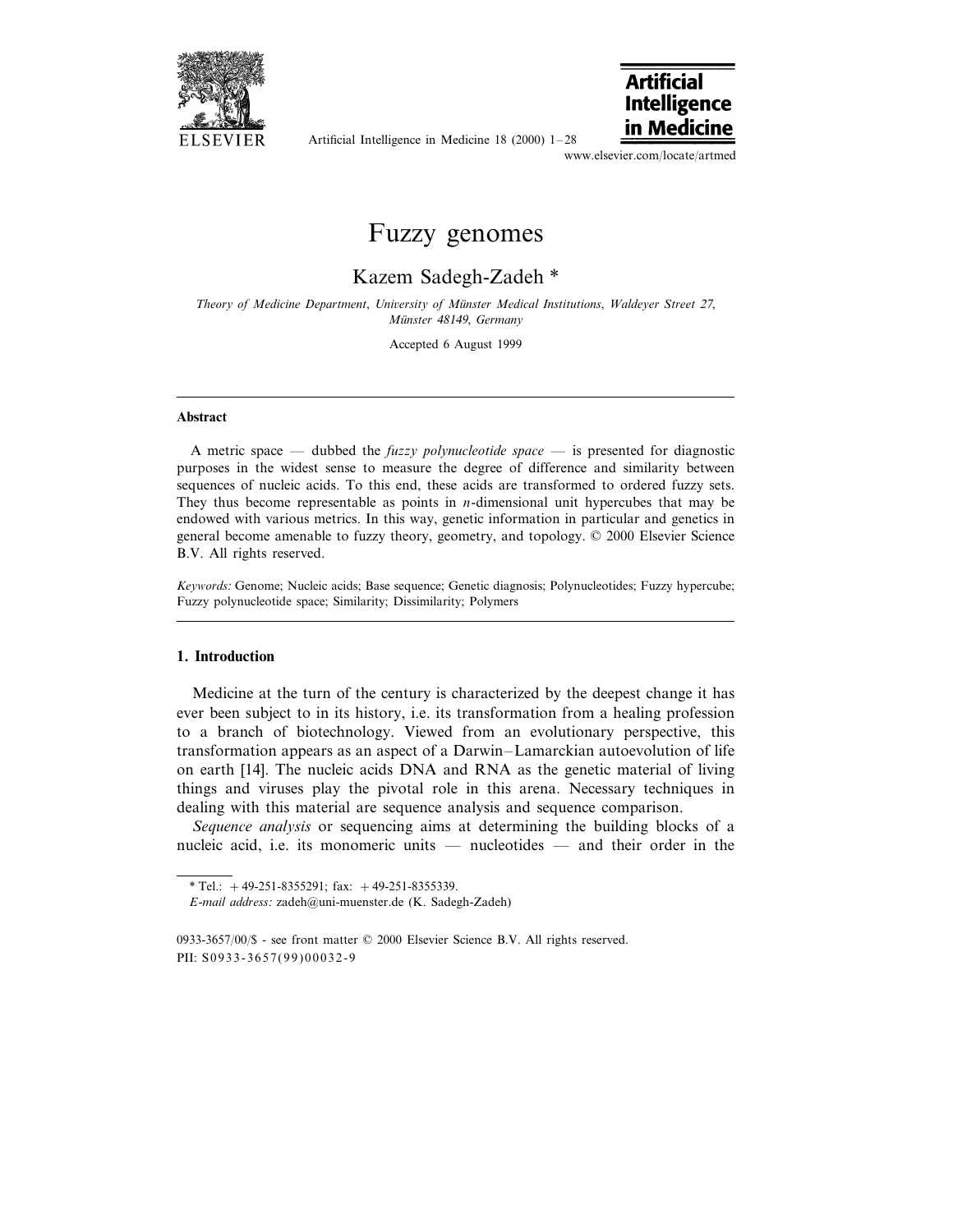molecular chain of the acid. It commenced in the early 1960s with the deciphering of the genetic code. *Sequence comparison* is, by contrast, a taxonomic and diagnostic task to determine the structural relationships such as identity, difference, and similarity between chains of nucleic acids whose sequences have already been analyzed and are known. It deals with questions such as, for example, 'is this piece of RNA before my eyes an HIV or something else?'. To answer questions of this type requires reliable techniques of sequence comparison between the unknown and the known. We will in the following be concerned with this problem and will present a novel methodology based on fuzzy theory.

In Section 2, nucleic acids (DNA and RNA) are transformed to ordered fuzzy sets. In so doing our primary aim is to make genes, genomes, and genetics directly amenable to fuzzy theory. A first step in this direction is taken by investigating the unit hypercube geometry of nucleic acids in Section 3. Measures of identity, difference, and similarity for genetic material are provided that contribute to the enhancement of taxonomic and diagnostic accuracy and computation in genetics, microbiology, biochemistry, and biotechnology. Two interesting by-products of our analysis are the recognition that the genetic code is 12-dimensional, and the view that genes and genomes are fuzzy entities. Although our methodology in this paper is applied only to nucleic acids, it is general enough to cover all polymers [15].

# **2. DNA and RNA as ordered fuzzy sets**

In this section, we will represent the nucleic acids DNA and RNA as ordered fuzzy sets to inquire into the ontology and geometry of genetic information in the next section. Since our presentation is intended to be self-contained, a few terminological arrangements on nucleic acids and fuzzy sets may be in order (see Appendix A).

# <sup>2</sup>.1. *Polynucleotide sequences formalized*

DNA and RNA are linear polymers of nucleotides and are therefore called polynucleotides. We will formalize polynucleotide sequences and will then show, first, that a polynucleotide is an ordered fuzzy set and as such it has, second, an unequivocal *fuzzy code*.

An *ordered fuzzy* set is simply a fuzzy set over an ordered ground set  $\Omega =$  $\langle x_1, x_2, x_3, \ldots \rangle$ . For example, let the tuple  $\langle 0, 1, 2, 3, 4 \rangle$  be the ordered set of the first five natural numbers. The set of prime numbers contained therein yields the following ordered fuzzy set when its elements are supplemented by the degree of their primeness:  $\langle (0, 0), (1, 0), (2, 1), (3, 1), (4, 0) \rangle$ .

As usual, we will identify a polynucleotide with the sequence of its nitrogenous bases. It is this base sequence — as a linear proxy of the polynucleotide — that we will transform to an ordered fuzzy set.

We consider a base sequence of a DNA or RNA molecule as a string  $s = s_1...s_m$ composed of  $m \ge 1$  linearly ordered signs  $s_1$ , ...,  $s_m$  that are placed next to each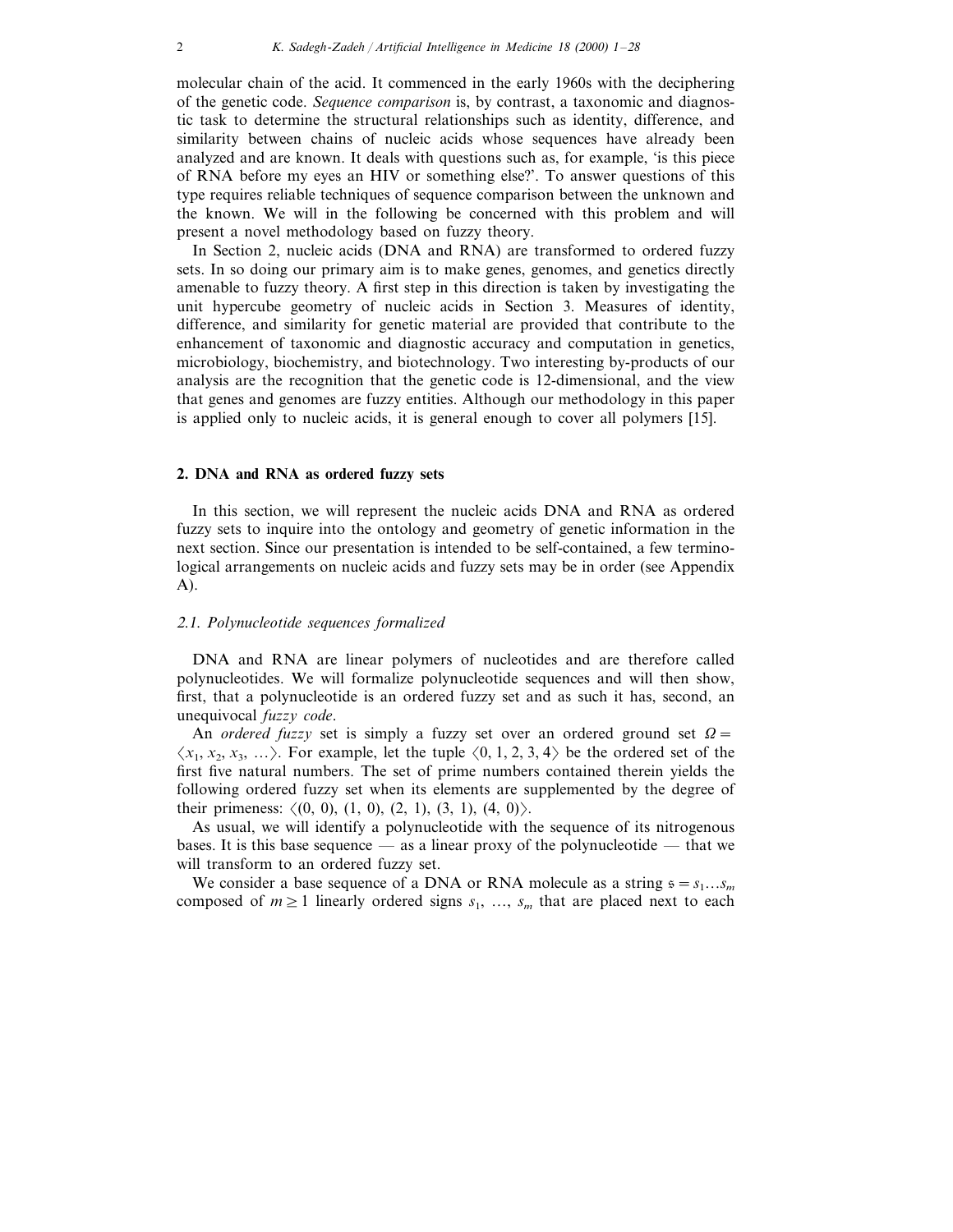other in juxtaposition such as, for example, CCGAGTACC as a short segment of a single-strand DNA. We will in this paper be dealing only with single-strand polynucleotides.

# **Definition 1.**

- 1. If  $\langle S_1, ..., S_n \rangle$  is the alphabet of a language with  $n \ge 1$  signs  $S_1, ..., S_n$ , an instance of a sign  $S_i \in \langle S_1, ..., S_n \rangle$  is called a string or a *sequence* over  $\langle S_1, ..., S_n \rangle$  $S_n$  of length 1;
- 2. If  $s_1$  and  $s_2$  are sequences over  $\langle S_1, ..., S_n \rangle$  of length p and q, respectively, then their concatenation  $s_1s_2$  is a sequence over  $\langle S_1, ..., S_n \rangle$  of length  $p + q$ .

For example, the phrase 'GENE' is a sequence of length 4 over the Latin alphabet  $\langle A, B, C, ..., Z \rangle$ , whereas the phrase

UACUGU

is a sequence over the RNA alphabet  $\langle U, C, A, G \rangle$  of length 6 consisting of two codons, UAC for amino acid tyrosine, and UGU for amino acid cysteine. As this latter example demonstrates, a polynucleotide is considered as a sequence of length  $m \geq 1$  over a particular alphabet. We distinguish between

DNA alphabet =  $\langle T, C, A, G \rangle$  and

RNA alphabet =  $\langle U, C, A, G \rangle$ 

as introduced in Appendix A. With regard to a sequence  $s = s_1 ... s_m$  of length *m*, the *m*-tuple  $(1, ..., m)$  is referred to as the *position numbers* of its signs where  $s_i$  is its *i*-th sign with  $1 \le i \le m$ . For instance, in the RNA sequence UACUGU above,  $s_5$  is a G $\in$   $\langle$ U, C, A, G $\rangle$ .

# 2.2. An intuitive illustration of the fuzzy code

The fuzzy code of a sequence we are searching for may be intuitively illustrated by a simple example. We will now transform our above-mentioned RNA sequence:

#### UACUGU

to an informationally equivalent bit sequence, i.e. a sequence that consists only of binary digits 0 and 1, and represents the source sequence. To this end, we represent in a sequence any sign  $S_i$  of the RNA alphabet  $\langle U, C, A, G \rangle$  by the *entire alphabet* in that a sign  $S_i \in \langle U, C, A, G \rangle$  is represented by 1 if it is present in the sequence, and by 0, else. We thus have:

| $U \in \langle U, C, A, G \rangle$ in a sequence | is $\langle 1, 0, 0, 0 \rangle$ | or simply: | 1000 |
|--------------------------------------------------|---------------------------------|------------|------|
| $C \in \langle U, C, A, G \rangle$ in a sequence | is $\langle 0, 1, 0, 0 \rangle$ |            | 0100 |
| $A \in \langle U, C, A, G \rangle$ in a sequence | is $\langle 0, 0, 1, 0 \rangle$ |            | 0010 |
| $G \in \langle U, C, A, G \rangle$ in a sequence | (0, 0, 0, 1)                    |            | 0001 |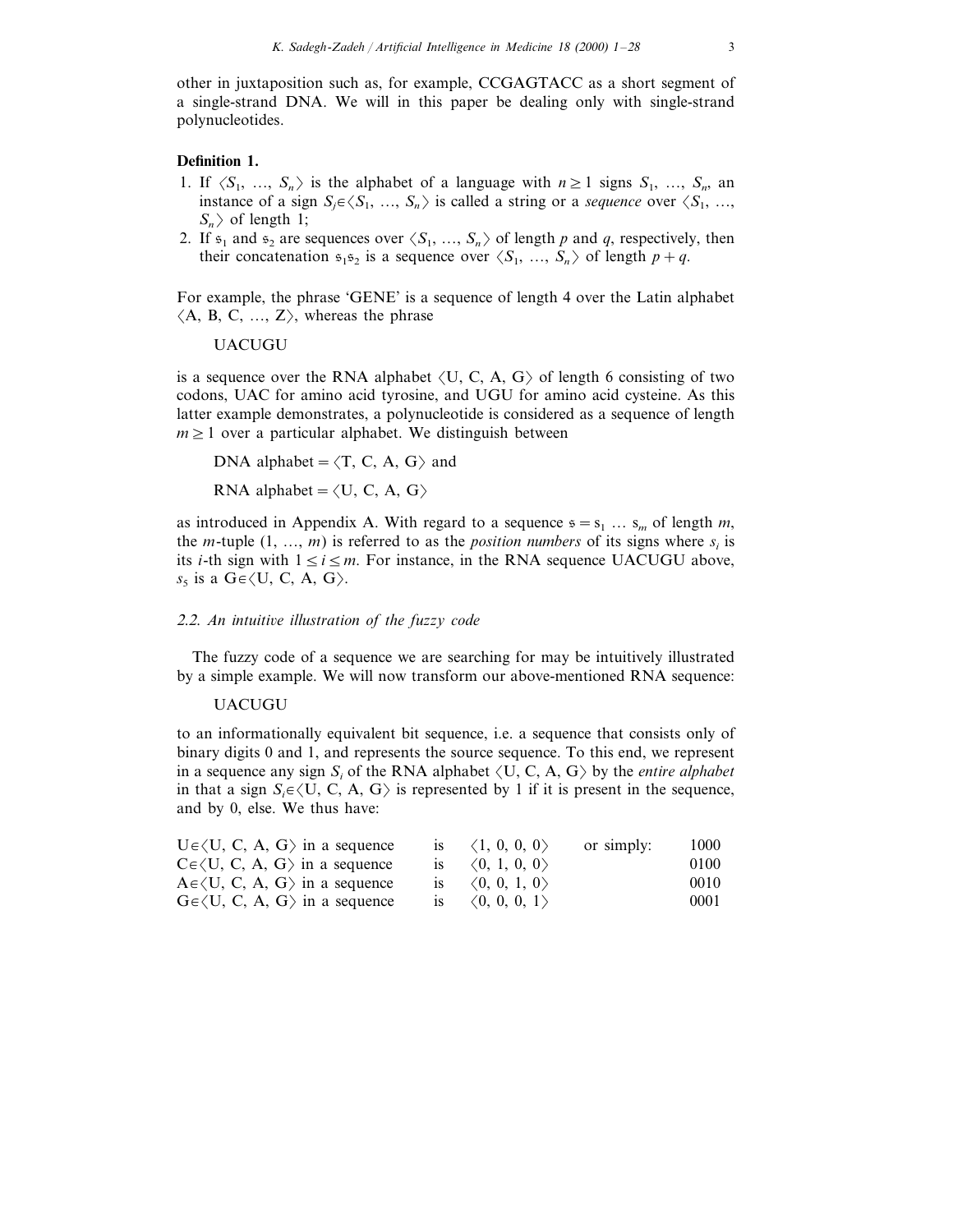By this transformation, the above RNA sequence UACUGU turns out to be the following bit sequence of length 24:

100000100100100000011000

Written in vector notation, it is the vector:

(1, 0, 0, 0, 0, 0, 1, 0, 0, 1, 0, 0, 1, 0, 0, 0, 0, 0, 0, 1, 1, 0, 0, 0).

This 24-dimensional bit vector represents the *fuzzy code* of our example sequence UACUGU. As we will see below, the vector is a point in a 24-dimensional unit hypercube (see Section 3.1). By generalizing this method, we will become able to represent any polynucleotide as a point in a unit hypercube.

The above illustration was meant only as an intuitive and provisional sketch and should not be mistaken for the very idea we now turn to.

# <sup>2</sup>.3. *The fuzzy decoding of genetic information*

The 24-dimensional example vector we arrived at above had components only from among the bivalent set  $\{0, 1\}$ . Such a restriction is unnatural, however. As we will see below, a polynucleotide base sequence may have a genuinely fuzzy code such as:

(0.2, 0.5, 0.3, …, 0, 0, 1)

in that its components may belong to the real interval [0, 1]. Important and interesting consequences are associated with this fact. To uncover them let us first introduce the notion of a *fuzzy alphabet*.

The notion of 'alphabet' is used here in the broadest sense of the word. An alphabet  $\langle S_1, ..., S_n \rangle$  is any collection of prototype signs  $S_1, ..., S_n$  according to which any individual sequence  $s_1 \ldots s_m$  may be formed by concatenating concrete copies of the prototypes. Examples are the Morse Code, the Latin alphabet, chemical elements of which chemicals are composed, the elementary phonemes of human speech, etc.

The physical appearance of a sign  $s_i$  occurring in an individual sequence  $s_1 \ldots s_m$ over an alphabet  $\langle S_1, ..., S_n \rangle$  may more or less deviate from its prototype  $S_i \in \langle S_1, \rangle$  $..., S_n$ ). For example, '*A*' in the word '*A* lphabet' is still an A, although  $A \neq A$ . A prototype sign  $S_i \in \langle S_1, ..., S_n \rangle$  such as 'A' therefore may be viewed as the name of a fuzzy set such that an individual copy  $s_i$  in a sequence may only to a particular extent be a member of that set, i.e. a sign of the type  $S_i$  (see Fig. 1).

A fuzzy alphabet is an alphabet comprising fuzzy prototype signs  $\langle S_1, ..., S_n \rangle$  of the type characterized above. It is interesting to note that all natural language alphabets are fuzzy alphabets. A convincing evidence is provided by considering the multitude of different typographies for all you want to write or to print. All of them are sequences over the same Latin alphabet nonetheless.

In what follows, the term 'alphabet' is meant as a fuzzy alphabet in this sense. DNA and RNA alphabets are thus considered fuzzy alphabets. That means that a particular RNA base, for example, may be present in a particular position of a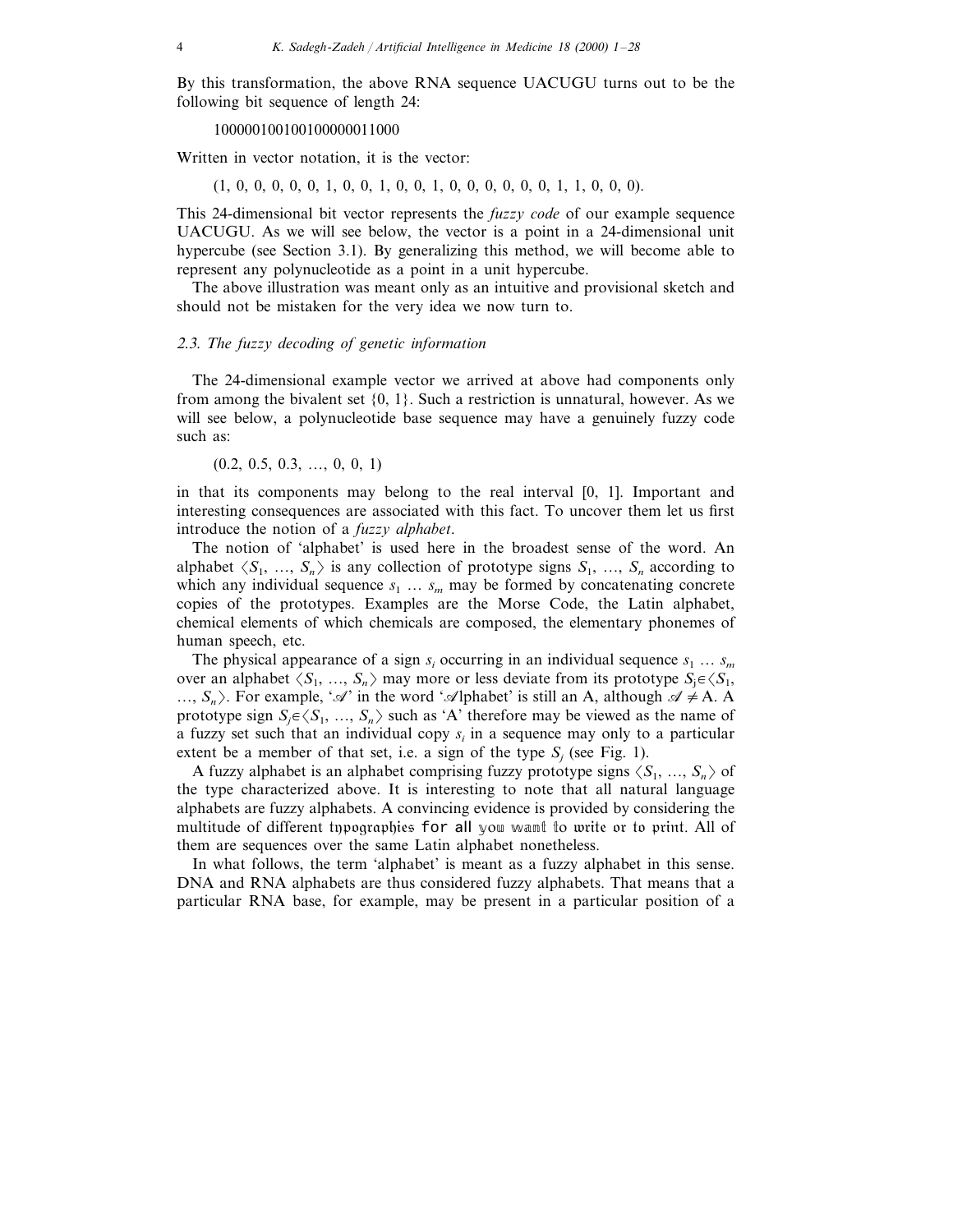sequence to some degree between 0 and 1. This is the basic thought our framework rests upon. Accordingly, a base sequence of the form:

 $s_1 s_2 \ldots s_m$ 

such as UACUGU will have a real vector:

 $(r_1, ..., r_a)$ 

as its fuzzy code with  $r_i \in [0, 1]$ . The determination of this fuzzy code of a sequence is referred to here as *fuzzy decoding*. It is carried out by applying to a sequence s the function *fcode* that yields the fuzzy code of the sequence:

 $fcode(s)=(r_1, ..., r_a).$ 

This function *fcode* will be a composition:

*fvector* $\circ$ *fset* $\circ$ *gmatr*  $\equiv$  *fcode* 

of three functions:

*fvector* reminiscent of: fuzzy vector

*fset* fuzzy set *gmatr* ground matrix



Fig. 1. For instance, given the Latin alphabet  $\langle A, B, ..., Z \rangle$ , the copies in column 1 of this figure are As to differing degrees. While those in column 2, for example, are As to the extent 1, the copies in column 3 are so to a lesser extent than 1, and the copy in column 4 is an A to the extent 0.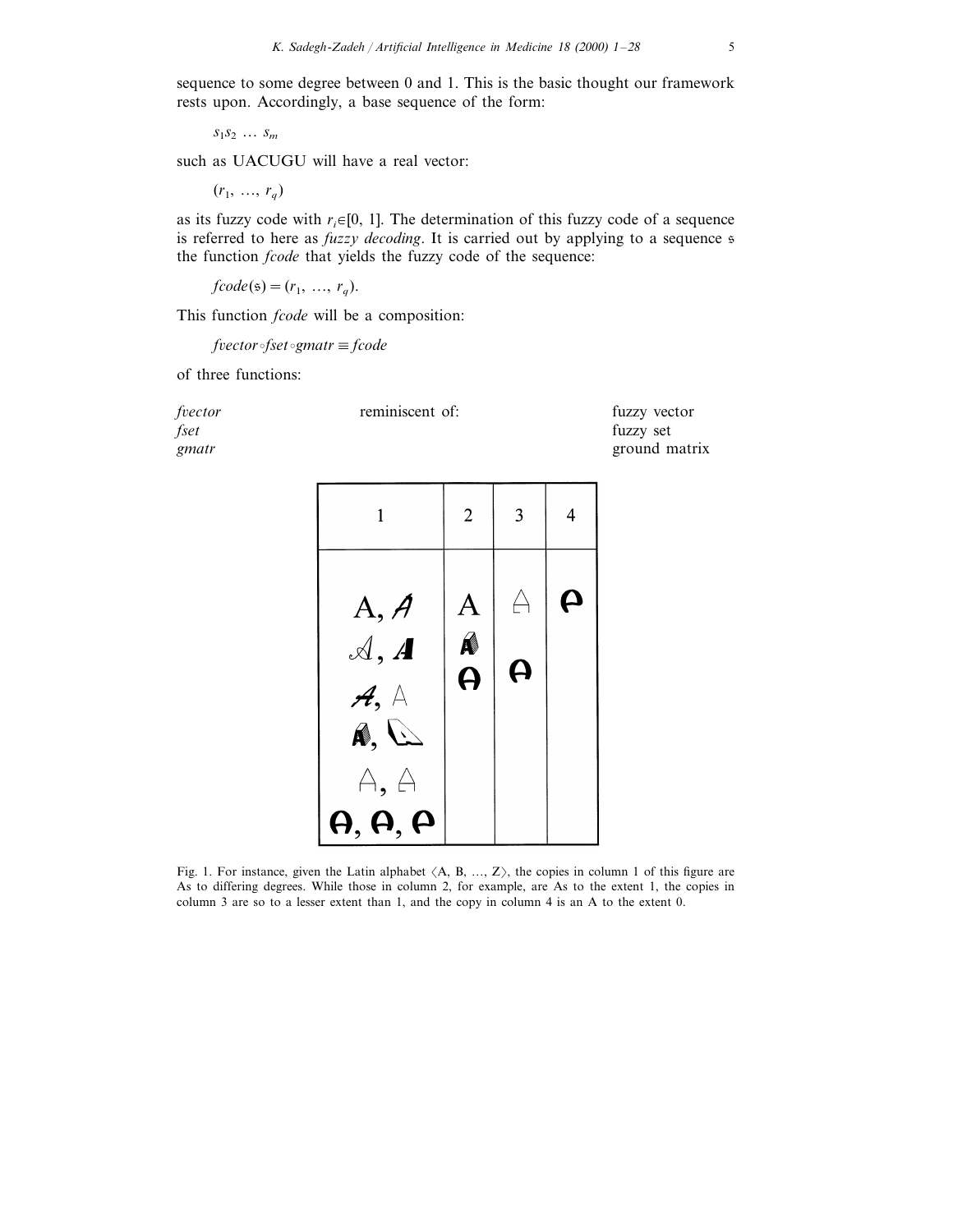When successively applied to a sequence, they return its fuzzy code:

 $fcode(s) = fvector(fset(gmatr(s))).$ 

This formula is the key for the fuzzy decoding we are presently pursuing.

#### <sup>2</sup>.3.1. *The ontology of a sequence*

In order for a base sequence  $s = s_1 \ldots s_m$  to be transformed to a fuzzy set, a ground set  $\Omega$  must be identified upon which s is such a fuzzy set. Given the alphabet  $\langle S_1, ..., S_n \rangle$  over which s is a sequence, the ground set  $\Omega$  may be constructed as the ordered set of *all* combinatorially possible occurrences in that sequence of the alphabet signs  $S_1$ , …,  $S_n$ , that is  $\langle 1, ..., m \rangle \times \langle S_1, ..., S_n \rangle$  where the *m*-tuple (1, …, *m*) represents the position numbers of the sequence. This ground set  $\Omega$  is produced by the function *gmatr* in the following way:

**Definition 2.** Let  $s = s_1$  ...  $s_m$  be a sequence over  $\langle S_1, ..., S_n \rangle$ , then gmatr(s) = *ground*–*matrix* such that

$$
ground_matrix = \begin{Bmatrix} 1 \\ \cdot \\ \cdot \\ \cdot \\ m \end{Bmatrix} * (S_1, ..., S_n) = \begin{Bmatrix} S_11, ..., S_n1 \\ \cdot \\ \cdot \\ \cdot \\ S_1m, ..., S_nm \end{Bmatrix}
$$

This  $m \times n$  ground matrix is the outer product of the column vector  $(1, ..., m)$  of the sequence's position numbers with the row vector  $(S_1, ..., S_n)$  of the alphabet. An entry ' $S_j$ ' in the matrix reads 'sign  $S_i$  of the alphabet in position *j* of the sequence' irrespective of whether or not  $S_i$  is actually present in position *j* of the sequence. The matrix in its rows contains the ordered ground set  $\Omega = \langle S_1 1, ..., S_j \rangle$ ,  $..., S<sub>n</sub>m$  we were searching for. For example, given the triplet codon:

#### UAC

over the RNA alphabet  $\langle U, C, A, G \rangle$ , we obtain its ground set  $\Omega$  by the  $(3 \times 4)$ -matrix:

$$
gmatr(UAC) = \begin{Bmatrix} 1 \\ 2 \\ 3 \end{Bmatrix} * (U, C, A, G) = \begin{Bmatrix} U & \text{in } 1, C & \text{in } 1, A & \text{in } 1, G & \text{in } 1 \\ U & \text{in } 2, C & \text{in } 2, A & \text{in } 2, G & \text{in } 2 \\ U & \text{in } 3, C & \text{in } 3, A & \text{in } 3, G & \text{in } 3 \end{Bmatrix}
$$

<sup>2</sup>.3.2. *The sequence as an ordered fuzzy set*

The ground–matrix above containing the ordered ground set  $\Omega = \langle S_1 1, ..., S_j \rangle$ ,  $..., S_n m$  allows for the construction of the sequence  $s = s_1 ... s_m$  as an ordered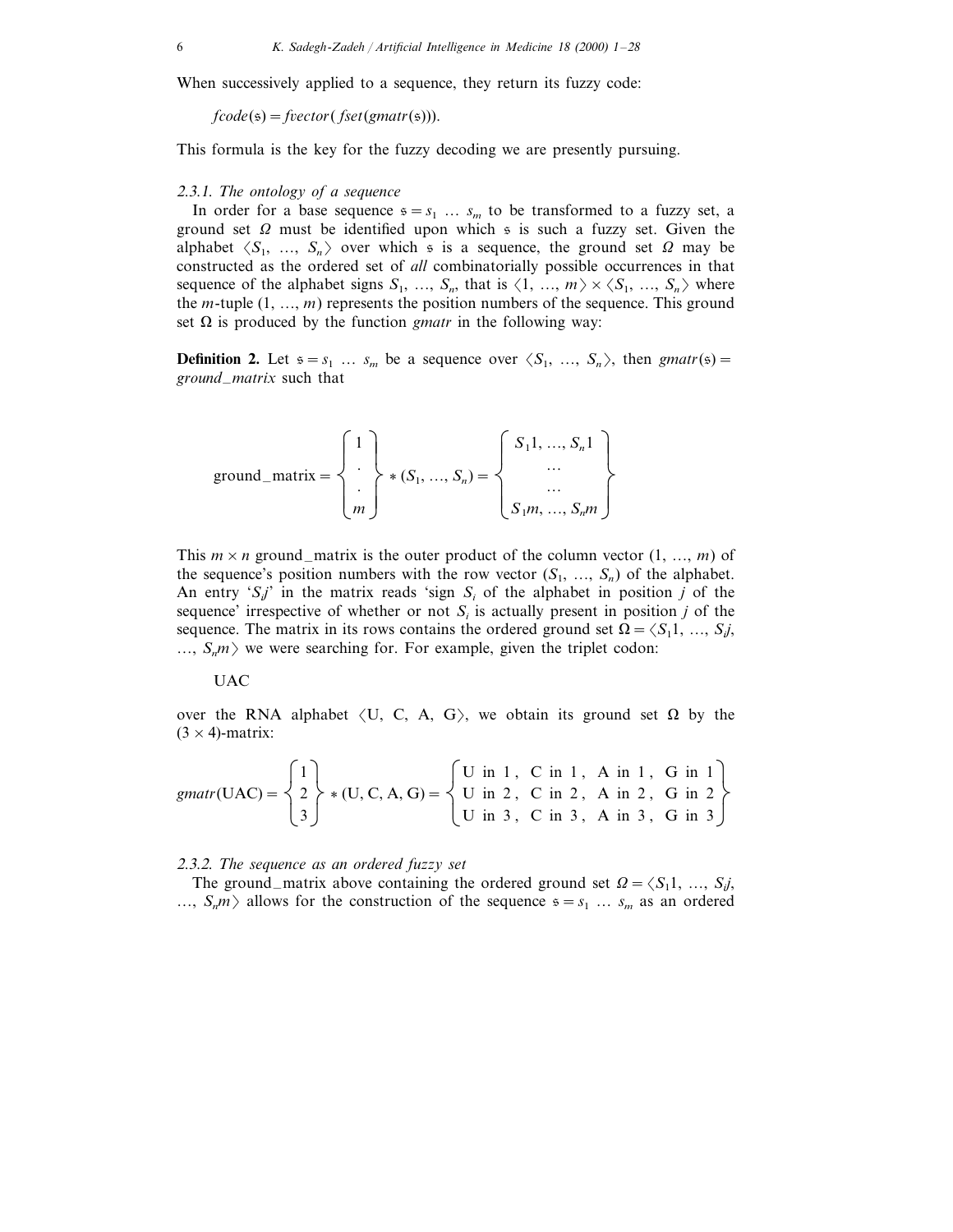fuzzy set in a simple way. What is needed is a membership function of the sequence,  $\mu_{\rm s}$ , for this purpose.

A membership function  $\mu_s$  maps the ground–matrix to the unit interval [0, 1] with each  $\mu_s(S_j)$  being the extent to which a sign  $S_i$  of the alphabet is present in position *j* of the sequence. All ensuing pairs  $(S_j, \mu_s(S_j))$  are then collected to yield an ordered fuzzy set  $\langle (S_1, 1), \mu_s(S_1, 1) \rangle$ , …,  $(S_n, m, \mu_s(S_n, m))$ . This ordered fuzzy set is the fuzzified sequence s. These two steps are accomplished by the following two Definitions 3–4.

**Definition 3.**  $\mu_s$ : ground matrix  $\rightarrow$  [0, 1] such that  $\mu_s(S_i) = \mu_{Si}(s_i)$  for all *S<sub>i</sub>* ∈ ground\_matrix.

The membership function  $\mu_s$  of the sequence s in this definition determines to what extent  $\mu_s(S_j)$  a particular sign  $S_i$  of the alphabet is a member of the sequence in its position *j*. For example, in the triplet UAC, we have  $\mu_{\text{IIAC}}(A \text{ in } 2) = 1$ , whereas  $\mu_{\text{UAC}}(A \text{ in } 3) = 0$ . Note that the membership function  $\mu_s$  of the sequence is itself defined by a second membership function, i.e. by  $\mu_{Si}$  that determines to what extent a concrete copy *sj* actually occurring in position *j* of the sequence is a member of the fuzzy sign  $S_i$  of the fuzzy alphabet. Regarding our example codon UAC over the RNA alphabet  $\langle U, C, A, G \rangle$ , for instance, we have according to Definition 3:

$$
\mu_{s}(S_{1}1) = \mu_{S1}(s_{1}) = 1 \quad \text{i.e.} \quad \mu_{UAC}(U \text{ in } 1) = \mu_{U}(s_{1}) = 1
$$
\n
$$
\mu_{s}(S_{2}1) = \mu_{S2}(s_{1}) = 0 \qquad \mu_{UAC}(C \text{ in } 1) = \mu_{c}(s_{1}) = 0
$$
\n
$$
\mu_{s}(S_{3}1) = \mu_{S3}(s_{1}) = 0 \qquad \mu_{UAC}(A \text{ in } 1) = \mu_{a}(s_{1}) = 0
$$
\n
$$
\mu_{s}(S_{4}1) = \mu_{S4}(s_{1}) = 0 \qquad \mu_{UAC}(G \text{ in } 1) = \mu_{c}(s_{1}) = 0
$$
\n
$$
\mu_{s}(S_{1}2) = \mu_{S1}(s_{2}) = 0 \qquad \mu_{UAC}(U \text{ in } 2) = \mu_{U}(s_{2}) = 0
$$
\n
$$
\mu_{s}(S_{2}2) = \mu_{S2}(s_{2}) = 0 \qquad \mu_{UAC}(C \text{ in } 2) = \mu_{c}(s_{2}) = 0
$$
\n
$$
\mu_{s}(S_{3}2) = \mu_{S3}(s_{2}) = 1 \qquad \mu_{UAC}(A \text{ in } 2) = \mu_{a}(s_{2}) = 1
$$
\n
$$
\mu_{s}(S_{4}2) = \mu_{S4}(s_{2}) = 0 \qquad \mu_{UAC}(U \text{ in } 3) = \mu_{U}(s_{3}) = 0
$$
\n
$$
\mu_{s}(S_{2}3) = \mu_{S1}(s_{3}) = 0 \qquad \mu_{UAC}(U \text{ in } 3) = \mu_{C}(s_{3}) = 1
$$
\n
$$
\mu_{s}(S_{3}3) = \mu_{S3}(s_{3}) = 0 \qquad \mu_{UAC}(A \text{ in } 3) = \mu_{c}(s_{3}) = 0
$$
\n
$$
\mu_{s}(S_{4}3) = \mu_{S4}(s_{3}) = 0 \qquad \mu_{UAC}(G \text{ in } 3) = \mu_{a}(s_{3}) = 0
$$

Thus, the global membership function  $\mu_s$  of the sequence is defined by the local membership values  $\mu_{S1}(s_1), \ldots, \mu_{Sn}(s_m)$  of its signs  $s_1, \ldots, s_m$ . The outcome of the computation we obtain in this way from ground–matrix is a matrix of values:

$$
\begin{Bmatrix}\n\mu_s(S_11), \dots, \mu_s(S_n1) \\
\vdots \\
\vdots \\
\mu_s(S_1m), \dots, \mu_s(S_nm)\n\end{Bmatrix}
$$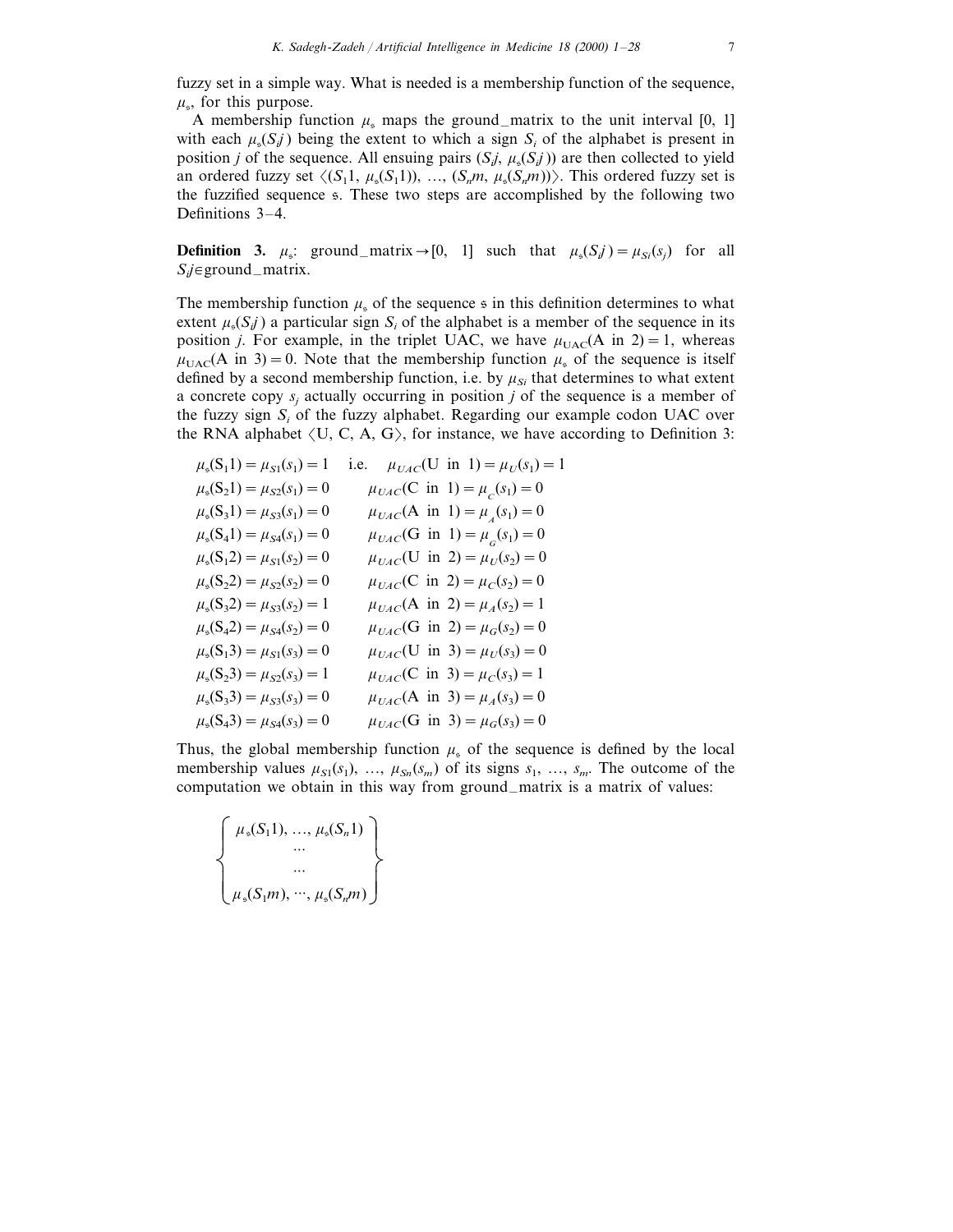Each of the values  $\mu_s(S_j)$  in the matrix is a membership degree according to Definition 3. Now a new function, *fset*, combines any component  $S_j$  of the ground matrix with the corresponding membership degree  $\mu_s(S_j)$  and returns a pair:  $(S_j)$ ,  $\mu_{s}(S_j)$ ). A fuzzy matrix ensues:

**Definition 4.** *fset*(*ground*<sub>–</sub>*matrix*) = *fuzzy*<sub>–</sub>*matrix* such that

fuzzy\_matrix = 
$$
\begin{Bmatrix}\n(S_11, \mu_s(S_11)), \dots, (S_n1, \mu_s(S_n1)) \\
\vdots \\
\vdots \\
(S_1m, \mu_s(S_1m)), \dots, (S_nm, \mu_s(S_nm))\n\end{Bmatrix}
$$

The fuzzy<sub>–</sub>matrix in its rows contains the  $(m \times n)$ -element, ordered *fuzzy set*:

$$
\langle (S_11, \mu_s(S_11)), \ldots, (S_i \, j, \mu_s(S_i \, j)), \ldots, (S_n m, \mu_s(S_n m)) \rangle \tag{1}
$$

This ordered fuzzy set represents our source sequence  $\epsilon$  over the alphabet  $\langle S_1, ..., S_n \rangle$  $S_n$ ). We have thus transformed the sequence to an ordered fuzzy set in two steps:

$$
fset(gmatr(s)) = \langle (S_11, \mu_s(S_11)), \ldots, (S_i j, \mu_s(S_i j)), \ldots, (S_n m, \mu_s(S_n m)) \rangle.
$$

This fuzzy set describes to what extent any sign of the alphabet occurs in a position of the base sequence. For our example triplet UAC over the RNA alphabet  $\langle U, C, \rangle$ A,  $G$ ), for instance, we get:

$$
fset(gmatr(UAC)) = \langle (U \text{ in } 1, 1), (C \text{ in } 1, 0), (A \text{ in } 1, 0), (G \text{ in } 1, 0),
$$
  

$$
(U \text{ in } 2, 0), (C \text{ in } 2, 0), (A \text{ in } 2, 1), (G \text{ in } 2, 0),
$$
  

$$
(U \text{ in } 3, 0), (C \text{ in } 3, 1), (A \text{ in } 3, 0), (G \text{ in } 3, 0) \rangle.
$$

#### <sup>2</sup>.3.3. *The genetic fuzzy code*

In an ordered fuzzy set  $\langle (x_1, a_1), ..., (x_m, a_m) \rangle$ , the *m*-tuple  $(a_1, ..., a_m)$  of its membership degrees is referred to as its fuzzy vector. The *fuzzy vector* of the fuzzy<sub>–</sub>matrix that we have arrived at above is isolated by the function *fvector* in the following way:

**Definition 5.** *fvector*( *fuzzy*<sub>–</sub>*matrix*) =  $\langle \mu_s(S_11), \ldots, \mu_s(S_m n) \rangle$ 

Since the fuzzy<sub>–</sub>matrix is an  $(m \times n)$ -matrix, we obtain an  $(m \times n)$ -dimensional vector of the form:

 $(r_1, ..., r_{m \times n})$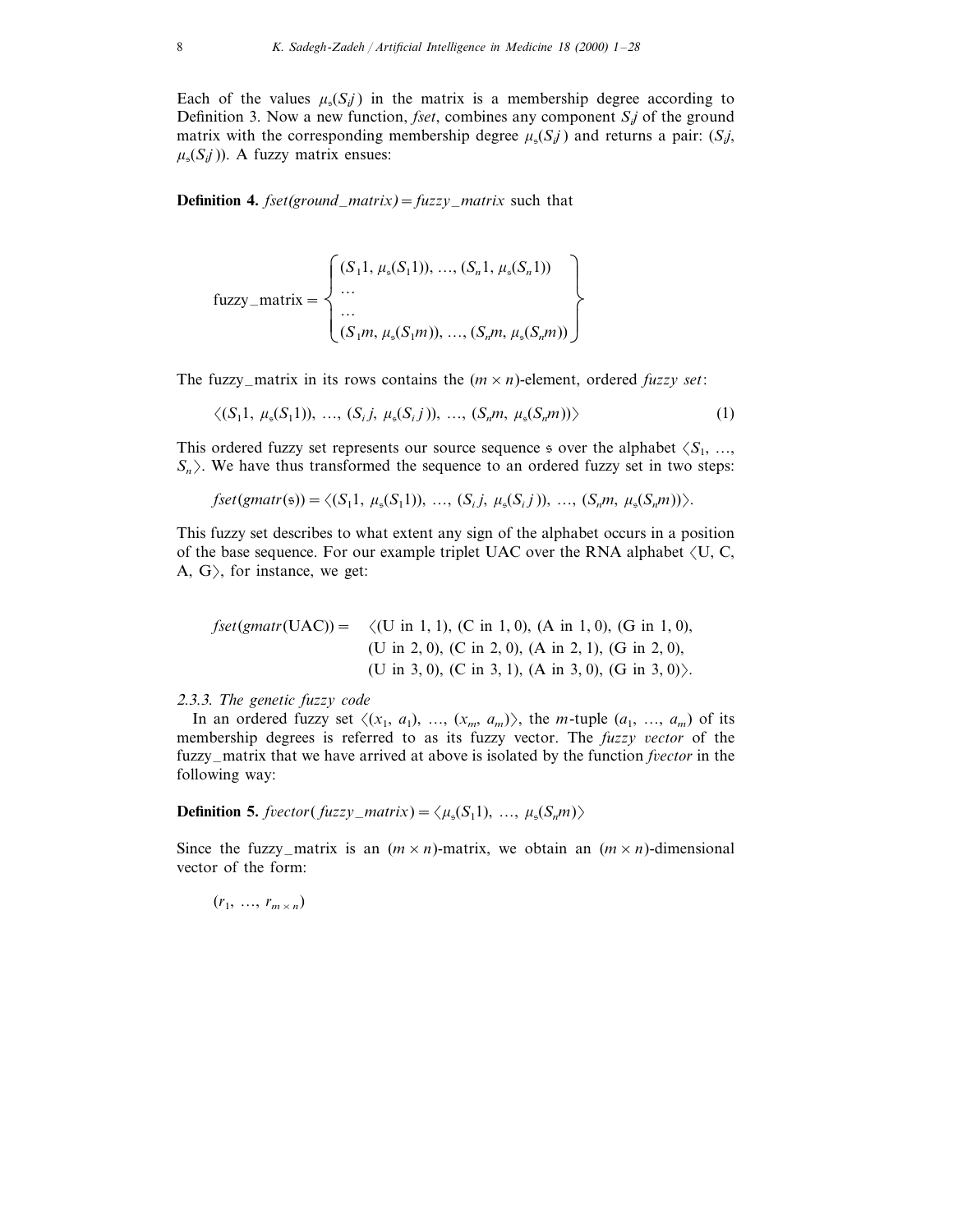with  $r_i \in [0, 1]$  where *m* is the length of the base sequence  $s = s_1 ... s_m$  and *n* is the length of the alphabet  $\langle S_1, ..., S_n \rangle$ . It is the fuzzy vector of the ordered fuzzy set Eq. (1) above representing our source sequence. In other words, it is the fuzzy code of the polynucleotide sequence s:

**Definition 6.** If s is a sequence, then  $fcode(s) = fvector(fset(gmatr(s)))$ .

Any single-strand polynucleotide has a fuzzy code in this sense. Regarding our earlier example UACUGU, for instance, we have:

 $fcode(UACUGU) = fvector(fset(gmatr(UACUGU)))$ 

$$
= (1, 0, 0, 0, 0, 0, 1, 0, 0, 1, 0, 0, 1, 0, 0, 0, 0, 0, 0, 1, 1, 0, 0, 0).
$$

As already pointed out, the fuzzy code of a polynucleotide base sequence may also have real components between 0 and 1. This is the case, for example, when a base in the sequence is defective and may fit more than one fuzzy class, or when a base is not identifiable with certainty or has not yet been identified. In such cases, probabilistic conjectures may yield fuzzy membership degrees needed to fill in the fuzzy code (see below).

#### **3. The geometry of polynucleotides**

Through its fuzzy code, a polynucleotide is representable as a point in a unit hypercube. This unit hypercube whose points are polynucleotides is dubbed a *fuzzy polynucleotide space*. It allows for a geometry of polynucleotides that appears a promising approach in genetic taxonomy and diagnosis. In this section we will introduce this geometry. To this end, some terminology on the unit hypercube representability of polynucleotides may be useful (for details, see [11,13]). The geometry of the unit hypercube we use in the following is due to Bart Kosko [8,9].

## 3.1. *The fuzzy polynucleotide space* (*FPNS*)

Given any finite ground set  $\Omega = \{x_1, ..., x_n\}$  with  $n \ge 1$  members, its fuzzy powerset  $F(2^{\Omega})$  forms an *n*-dimensional unit hypercube such that each member of  $F(2^{\Omega})$ , a fuzzy set, is a point in the cube [18,8]. This basic finding may be explained in the following way:

The unit interval [0, 1] is a *line* of length 1. A coordinate system consisting of two coordinate axes *x* and *y* both of which are unit intervals [0, 1] is a unit *square*, written [0, 1]  $\times$  [0, 1], or [0, 1]<sup>2</sup> for short. A coordinate system consisting of three coordinate axes *x*, *y*, and *z* all of which are unit intervals [0, 1] is a unit *cube*, written [0, 1]  $\times$  [0, 1]  $\times$  [0, 1], or [0, 1]<sup>3</sup> for short. In general, a coordinate system consisting of *n* coordinate axes  $x_1$ , ...,  $x_n$  all of which are unit intervals [0, 1] is an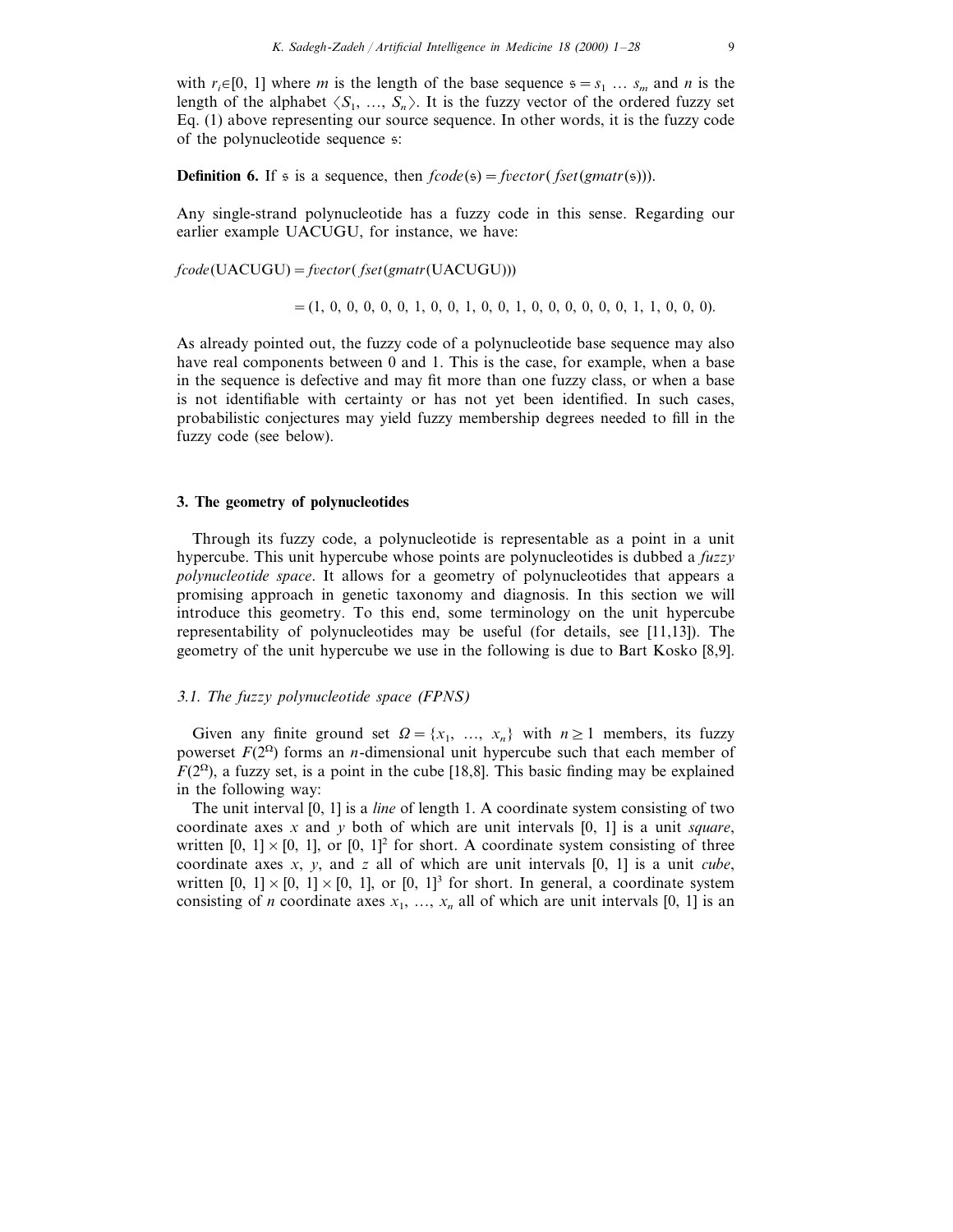*n*-dimensional unit cube, called a unit hypercube and written [0, 1]  $\times ... \times [0, 1]$ , or [0, 1]*<sup>n</sup>* for short. Thus, an *n*-dimensional unit cube is:

| the unit line between 0 and 1 if $n = 1$ |            |
|------------------------------------------|------------|
| the unit square                          | if $n=2$   |
| the ordinary unit cube                   | if $n=3$   |
| the unit hypercube $[0, 1]^n$            | if $n>1$ . |

For our discussion below, it is worth mentioning that a hypercube  $[0, 1]^n$  has  $2^n$ corners.

A fuzzy set is a *point* in an *n*-dimensional unit hypercube. This may be intuitively illustrated as follows.

If  $\{(x_1, a_1), \ldots, (x_n, a_n)\}\$ is a fuzzy set with  $n \geq 1$  members, the ordered *n*-tuple  $(a_1, \ldots, a_n)$  of its membership degrees is referred to as its fuzzy vector where an  $a_i$ is the degree of membership of object  $x_i$  in that set, for  $i \geq 1$ .

Let  $\Omega = \{x_1, \ldots, x_n\}$  be any ground set. We will hold the spelling of  $\Omega$  in a constant order of *n* columns  $x_1, x_2, ..., x_n$ . We can thus use for any fuzzy set  $\{(x_1, x_2, ..., x_n)\}$  $a_1$ , ...,  $(x_n, a_n)$ } = A $\in$ F(2<sup>2</sup>) the vector notation and represent it by its *n*-dimensional fuzzy vector  $(a_1, ..., a_n)$ . For instance, if our ground set  $\Omega$  is  $\{x_1, x_2, x_3\}$ , we write:

$$
(a_1, a_2, a_3)
$$
 for fuzzy set  $\{(x_1, a_1), (x_2, a_2), (x_3, a_3)\}$ 

such as:

| (1, 1, 1) | for fuzzy set $\{(x_1, 1), (x_2, 1), (x_3, 1)\}\$                        |
|-----------|--------------------------------------------------------------------------|
|           | $(0.2, 0.8, 0.6)$ for fuzzy set $\{(x_1, 0.2), (x_2, 0.8), (x_3, 0.6)\}$ |
| (1, 0, 1) | for fuzzy set $\{(x_1, 1), (x_2, 0), (x_3, 1)\}\$                        |

The *i*th component  $a_i$  in column  $i \geq 1$  of such a fuzzy set vector  $(a_1, ..., a_n)$ represents the membership degree  $\mu_A(x_i) = a_i$  of the corresponding object  $x_i$ . Our three example sets above are three-dimensional vectors. A membership function  $\mu_A$ thus defines a fuzzy set A as an *n*-dimensional vector  $A = (\mu_A(x_1), ..., \mu_A(x_n)) = (a_1,$  $..., a_n$ ) with  $a_i \in [0, 1]$ . Taking into account that geometrically an *n*-dimensional vector  $(a_1, ..., a_n)$  of reals with components in [0, 1] defines:

| a point on a line      | if $n=1$ |
|------------------------|----------|
| a point in a square    | if $n=2$ |
| a point in a cube      | if $n=3$ |
| a point in a hypercube | if $n>1$ |

we arrive at the above-mentioned geometrical idea: A fuzzy set  $\{(x_1, a_1), ..., (x_n,$  $a_n$ )} as an *n*-dimensional vector  $(a_1, \ldots, a_n)$  with components in [0, 1] is a point in an *n*-dimensional unit hypercube [0, 1]<sup>n</sup>. Hence, given any ground set  $\Omega$  with  $n \ge 1$ members, its fuzzy powerset  $F(2^{\Omega})$  forms an *n*-dimensional unit hypercube. The *n* singletons  $\{x_i\}$  of its ordinary part  $2^{\Omega}$  are allocated to the coordinates of the cube. Thus, the  $2^n$  members of the ordinary powerset  $2^{\Omega}$  inhabit the  $2^n$  corners of the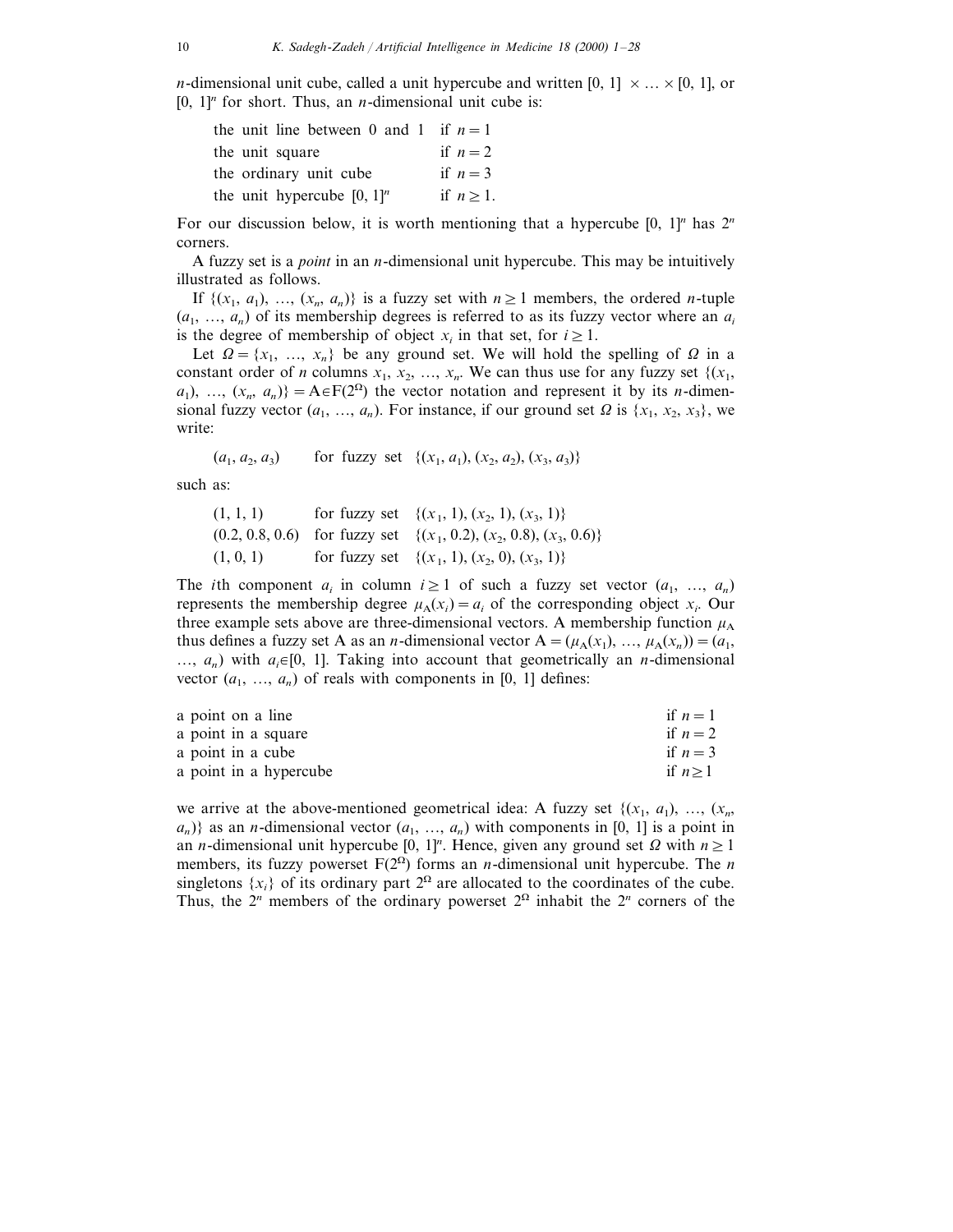

Fig. 2. Since more than three dimensions are not graphically representable, this illustration may be viewed as a proxy for all *n*-dimensional unit hypercubes [0, 1]*<sup>n</sup>* . We have a three-element ground set  $\Omega = \{x_1, x_2, x_3\}$ . The coordinate axes of the hypercube are allocated to the singletons  $\{x_1\}, \{x_2\}, \{x_3\}$ . The  $2^n = 8$  vertices of the cube represent the eight fuzzified elements of the ordinary powerset  $2^{\Omega}$ . The entire fuzzy powerset F( $2^{\Omega}$ ) forms the unit cube. The fuzzy set A = {( $x_1$ , 0.5), ( $x_2$ , 0.4), ( $x_3$ , 0.7)} is exemplified as a point in the cube in Fig. 3.

cube, with the empty set  $\varnothing$  residing at the cube origin. The rest of the fuzzy powerset  $F(2^{\Omega})$  fills in the lattice to produce the solid cube. The cube  $[0, 1]^n$ therefore may be termed a fuzzy hypercube. See Figs. 2 and 3.

Once a polynucleotide sequence s has been transformed to an ordered fuzzy set  $\langle (S_1 1, \mu_s (S_1 1)), \ldots, (S_j, \mu_s (S_j )), \ldots, (S_m n, \mu_s (S_m n)) \rangle$ , it can through its fuzzy code:

 $\langle \mu_{\mathsf{s}}(S_11), \ldots, \mu_{\mathsf{s}}(S_m n) \rangle$ 

be represented as a point in a unit hypercube. A sequence of real length  $n \geq 1$  is a point in a 4*n*-dimensional hypercube because  $m=4$  is the number of nitrogenous bases in its alphabet. For instance, our example mRNA sequence UACUGU used in Section 2.2 above with its fuzzy code:

(1, 0, 0, 0, 0, 0, 1, 0, 0, 1, 0, 0, 1, 0, 0, 0, 0, 0, 0, 1, 1, 0, 0, 0)

is a point in a 24-dimensional unit hypercube. An HIV with  $\sim$  10000 nucleotides is a point in a 40 000-dimensional unit hypercube.

The unit hypercube representation of polynucleotides yields a space that is dubbed a *fuzzy polynucleotide space*, FPNS. The space is attained in the following manner: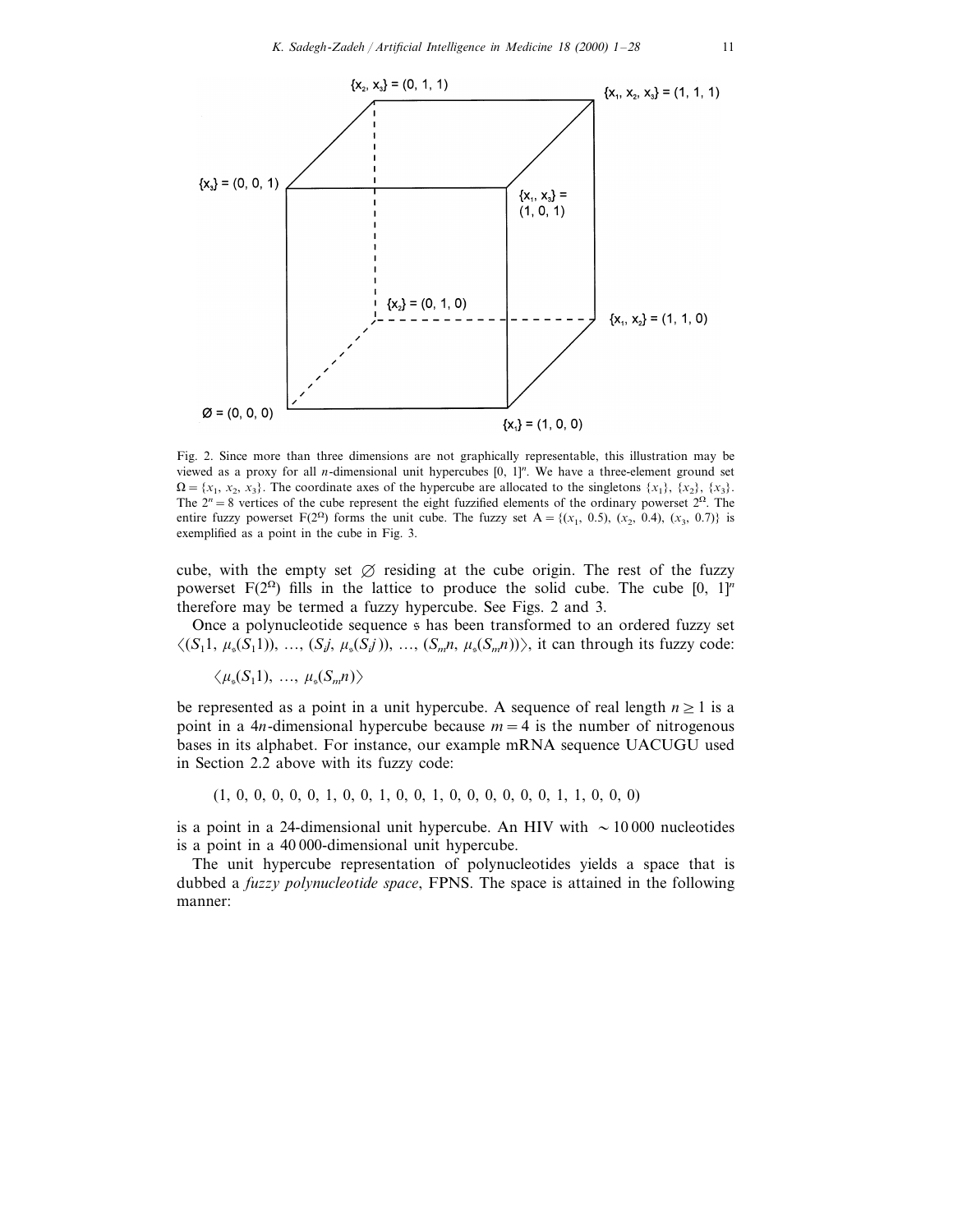Given a base sequence s of length  $n \geq 1$ , the ground set of which it is a fuzzy subset is  $\Omega = \langle S_11, \ldots, S_4n \rangle$ . This set has  $4n$  elements (see Section 2.3.2). An element  $S_i$  says 'nitrogenous base  $S_i$  in position *j* of the sequence'. Allocate now the coordinate axes of a 4*n*-dimensional unit hypercube to the elements of the ordered ground set  $\Omega$ . The  $2^{\Omega}$  ordinary members of the fuzzy powerset  $F(2^{\Omega})$  reside at the corners of the cube, while the solid cube houses the remainder of  $F(2^{\Omega})$ .

There are of course two different types of fuzzy polynucleotide spaces, a fuzzy DNA space over the alphabet  $\langle T, C, A, G \rangle$  and a fuzzy RNA space over the alphabet  $\langle U, C, A, G \rangle$ . But we will not enter into the subtleties of this differentiation here (see [11]).

#### 3.2. *The genetic code is* 12-*dimensional*

The physical space can be, and is, treated as an interpretation of the three-dimensional real space  $[0, \infty]^3$  and is therefore considered three-dimensional. By adding the time as a fourth dimension Einstein's four-dimensional universe is obtained as an interpretation of the four-dimensional real space  $[0, \infty]^4$ . The objects that are dealt with in the former space are three-dimensional *because* they are points of a three-dimensional space. The objects that are dealt with in the latter space are four-dimensional *because* they are points of a four-dimensional space.

By analogy, the genetic code may be viewed as 12-dimensional because a triplet codon XYZ has a  $3 \times 4 = 12$ -dimensional fuzzy code ( $a_1, ..., a_{12}$ ) and is thus a point in the 12-dimensional fuzzy polynucleotide space  $[0, 1]$ <sup>12</sup> as a subspace of the real



Fig. 3. The same hypercube as in Fig. 2. The dot within the cube is the fuzzy set  $A = \{(x_1, 0.5), (x_2, 0.4),$  $(x_3, 0.7)$ } with its fuzzy vector  $(0.5, 0.4, 0.7)$ . For details, see [8,12].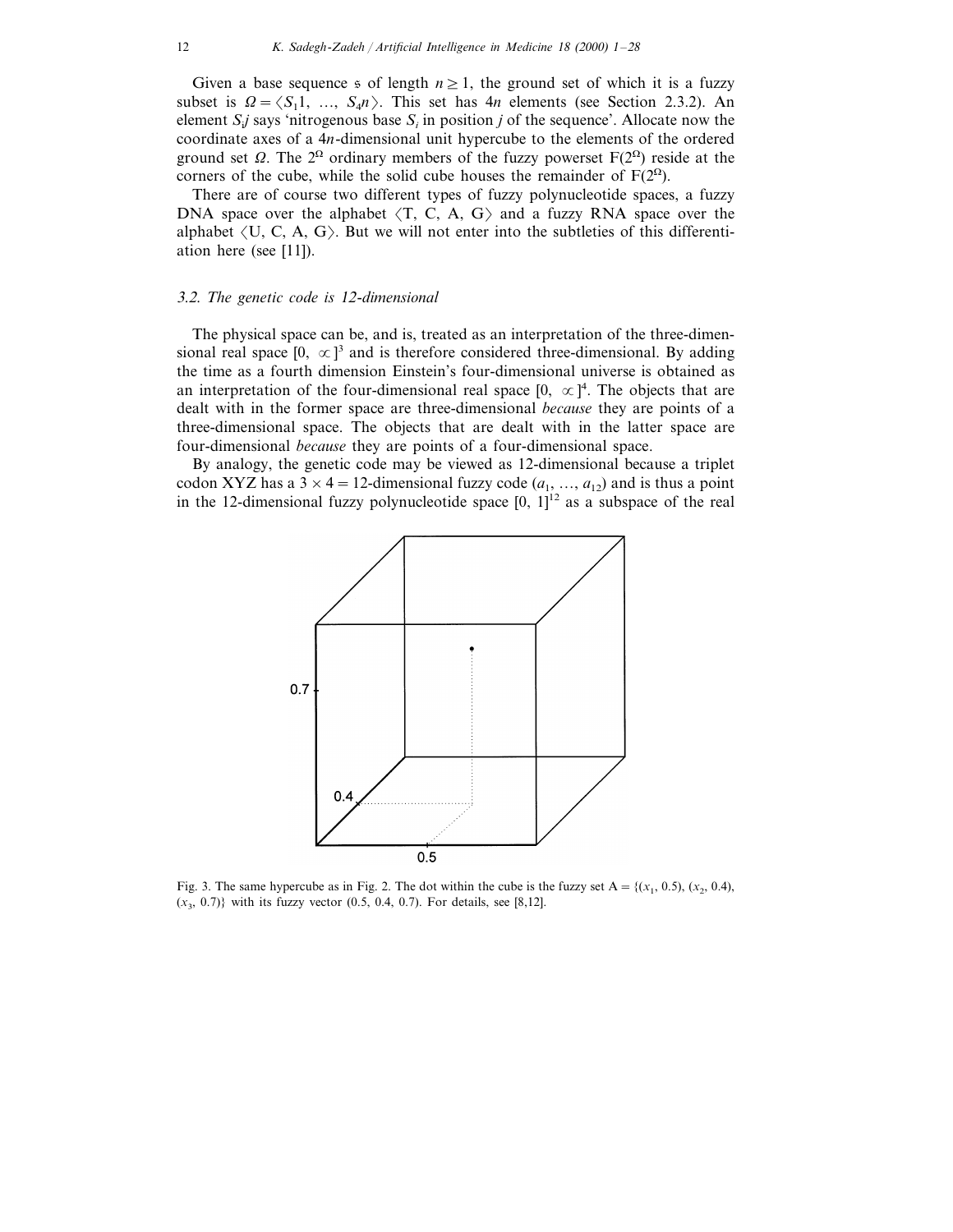space  $[0, \infty]^{12}$ . Any of the 64 codons of the genetic code is located at one of the  $2^{12} = 4096$  corners of this 12-dimensional unit cube. This may be illustrated by a few codons. The amino acids they code for are also listed:

|      | Codon its fuzzy code                 | the coded amino acid |
|------|--------------------------------------|----------------------|
| UUU  | (1, 0, 0, 0, 1, 0, 0, 0, 1, 0, 0, 0) | phenylalanine        |
| UCG. | (1, 0, 0, 0, 0, 1, 0, 0, 0, 0, 0, 1) | serine               |
| CCG  | (0, 1, 0, 0, 0, 1, 0, 0, 0, 0, 0, 1) | proline              |
| CAU  | (0, 1, 0, 0, 0, 0, 1, 0, 1, 0, 0, 0) | histidine            |

A base sequence consisting of only one single base X over the alphabet  $\langle U, C, A, \rangle$  $G$  is four-dimensional. Any additional base adds four dimensions. Thus, a base sequence  $s = X_1$  ...  $X_n$  of length *n* is a 4*n*-dimensional object of the fuzzy polynucleotide space. In the next section we will be concerned with the geometry of this space. We should therefore be aware that a base sequence need not necessarily reside at a corner of a hypercube. It can reside within the cube as well when the components of its fuzzy code are not confined to 0 and 1 as above, but also include membership degrees between 0 and 1 such as, e.g.

 $(0.3, 0.4, 0.1, 0.2, 1, 0, 0, 0, 1, 0, 0, 0)$  (2)

This is the vector of a mutant of the above triplet UUU and differs from UUU in that in its position 1 it contains:

U to the extent 0.3 C to the extent 0.4 A to the extent 0.1 G to the extent 0.2.

How is this possible? This four-dimensional possibility reflects states of uncertainty where no sufficient knowledge about the chemical structure of a sequence is available. Probabilistic predictions in experiments of the outcome of replications may be considered as examples. In an experiment of this kind the vector (Eq. (2)) may predict the copy of the segment UUU of a replicating virus. This hypothetical triplet (Eq. (2)) is not located at a corner of the cube. It is a point on one of the cube's sides. As our information about the experiment changes, the vector (Eq. (2)) also changes due to the fluctuating probability distribution. A vector of the form:

 $(r_1, \ldots, r_{12})$ 

may thus change into:

 $(r'_1, \ldots, r'_{12})$ 

such that  $r_i \neq r'_i$ . Temporal fluctuations of these vectors represent the trajectory of a point in the fuzzy polynucleotide space  $[0, 1]^{12}$ . Suppose now that in our experiment regarding the triplet UUU above: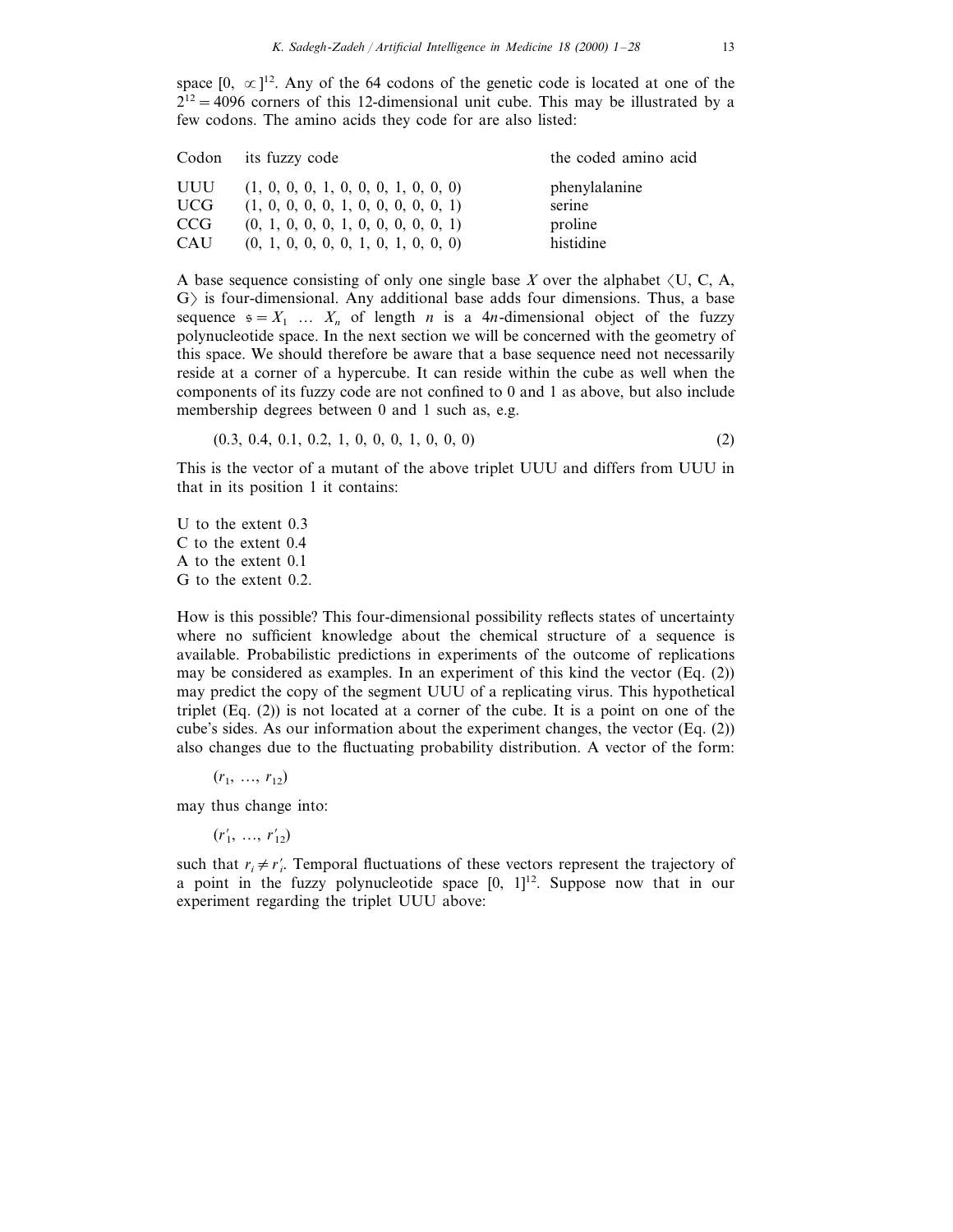

Fig. 4. For illustration purposes a three-dimensional hypercube is used instead of a 12-dimensional one because the latter one is graphically not representable. The initial triplet codon UUU may reside at the corner A. Point B is the predicted state of its mutant. The actually emerging mutant resides at the corner C. What is the distance between A and B and between B and C ? How close to the target C was the prediction of point B ? Questions of this type are dealt with in genetic geometry in Section 3.3.

the initial triplet UUU is the point A the predicted, hypothetical triplet (Eq. (2)) is the point B and the actually emerging copy is the point C

of the cube (Fig. 4). What geometrical relationships do exist between these three points? Is it possible to conclude from the distance between the final point C and the hypothesized point B how accurate our prediction has been? We now turn to problems of this type.

3.3. *Sequence comparison*

The *n*-dimensional fuzzy polynucleotide space  $[0, 1]^n$  we have constructed thus far may be endowed with any metric to become a metric space. In this metric space we will do difference and similarity analyses to compare polynucleotide sequences with one another.<sup>1</sup>

The similarity concept that we need for sequence comparison is built upon the notion of fuzzy set difference. We will introduce this notion for polynucleotides since they have become fuzzy sets, and as such, are points of a polynucleotide space. For details of the concepts and relationships used in this section, see [13,12,8–10].

<sup>&</sup>lt;sup>1</sup> The inspiration for this idea has come from Manfred Eigen's works  $[1-5]$ .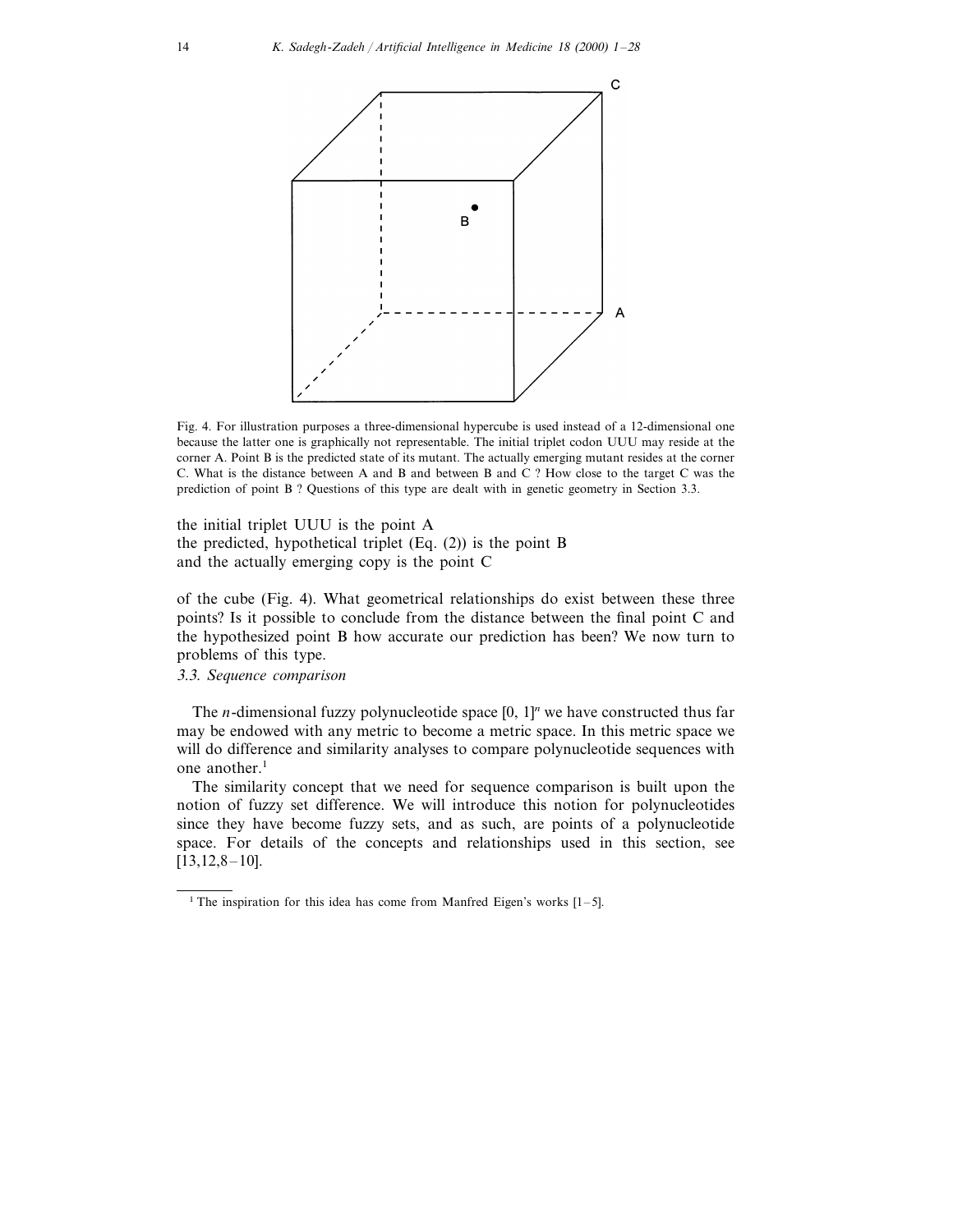## 3.3.1. *The difference between two polynucleotides*

The difference between two polynucleotides is reconstructed as a particular geometric distance between two points in the fuzzy polynucleotide hypercube [0, 1]*<sup>n</sup>* . Given two polynucleotide sequences such as UACUGU and CACUGU, each of them is located at a particular point of a 24-dimensional unit cube. The less they differ from one another, the closer in the cube they reside. For instance, of the following three sequences:

| $\mathfrak{s}_1 = \text{UACUGU}$ | codes for: | tyrosine/cysteine  |
|----------------------------------|------------|--------------------|
| $\mathfrak{s}_2 =$ CACUGU        |            | histidine/cysteine |
| $\mathfrak{s}_3 = \text{CUCUGU}$ |            | leucine/cysteine   |

sequence  $s_2$  in the cube is located closer to sequence  $s_1$  than sequence  $s_3$  because there is only one base difference between  $s_2$  and  $s_1$ , whereas there are two base differences between  $s_3$  and  $s_1$ . Thus, the difference or dissimilarity between them in the polynucleotide space is reflected by a particular kind of geometric distance that we will develop and measure in this subsection. To this end the polynucleotide space is extended into a metric space.

A *metric space* is defined as a pair  $\langle X, d \rangle$  comprising a non-empty set X and a binary function *d* from  $X \times X$  to real numbers such that for all  $x, y, z \in X$  we have:

| $d(x, y) \geq 0$                 | non-negativity              |
|----------------------------------|-----------------------------|
| $d(x, y) = 0$ iff $x = y$        | the identification property |
| $d(x, y) = d(y, x)$              | symmetry                    |
| $d(x, y) + d(y, z) \geq d(x, z)$ | the triangle property       |

Here, 'iff' stands for 'if and only if'. The function *d* is called a distance function or a metric over *X*. For example, let *X* be the set of all *n*-dimensional fuzzy codes of polynucleotides with  $n \ge 1$ . Given two such codes  $(a_1, ..., a_n) = x$  and  $(b_1, ..., b_n)$  $b_n$ ) = *y* defining the two points *x* and *y* in a polynucleotide space [0, 1]<sup>*n*</sup>, each element  $\ell^p$  of the Minkowski class of metrics:

$$
\ell^p(x, y) = \left(\sum_i |a_i - b_i|^p\right)^{1/p} \text{ for } 1 \le i \le n \text{ and } p \ge 1
$$

provides a distance function, denoted by  $\ell^p$ , that renders  $\langle X, \ell^p \rangle$  a metric space. For instance, we obtain the Hamming distance if  $p=1$ :

$$
\ell^1(x, y) = \sum_i |a_i - b_i| \text{ for } 1 \le i \le n,
$$

and the Euclidean distance if  $p=2$ :

$$
\ell^2(x, y) = (\Sigma_i |a_i - b_i|^2)^{1/2}
$$

To give a simple example, the Hamming distance between our two three-dimensional vectors  $x = (0.9, 0.2, 0.4)$  and  $y = (0.3, 0.5, 1)$  is:

$$
\ell^1(x, y) = |0.9 - 0.3| + |0.2 - 0.5| + |0.4 - 1| = 1.5
$$

whereas their Euclidean distance is: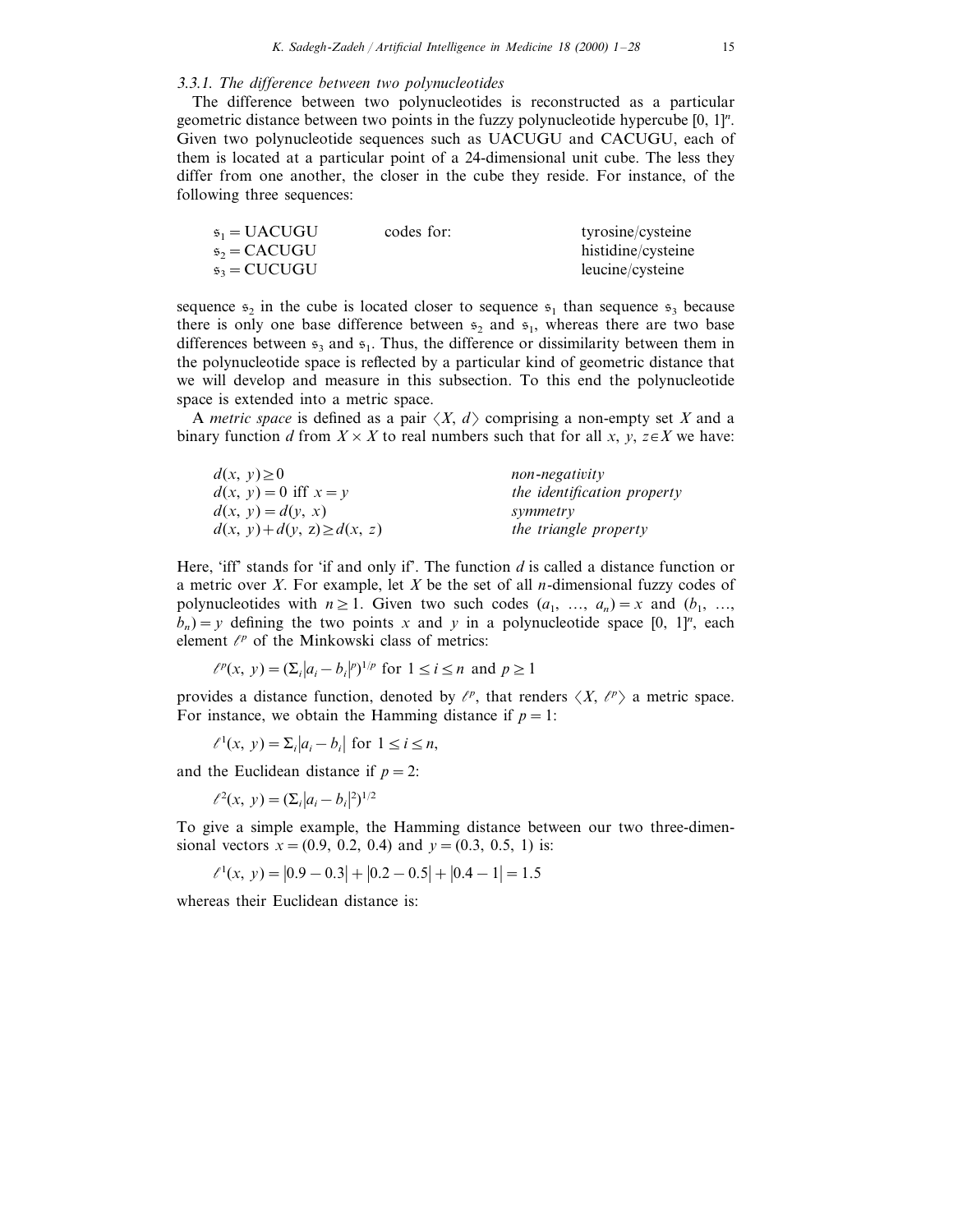$$
\ell^2(x, y) = (|0.9 - 0.3|^2 + |0.2 - 0.5|^2 + |0.4 - 1|^2)^{1/2} = (0.81)^{1/2} = 0.9.
$$

All Minkowski distances are formally equivalent in that for any pair,  $\ell^{i}(x, y)$  and  $l^{j}(x, y)$ , there are positive numbers *a* and *b* such that  $a^{j}$  ·  $l^{j}(x, y) \leq l^{j}(x, y) \leq b^{j}(x, y)$ *y*). We will use the Hamming distance  $\ell^1$  because of its simplicity. Thus, our metric space is any *n*-dimensional polynucleotide space enriched by  $\ell^1$ , that is  $\langle [0, 1]^n, \ell^1 \rangle$ .

The second notion we need is the count of a fuzzy set A, denoted by *c*(A). If  $A=(\mu_{A}(x_{1}), \ldots, \mu_{A}(x_{n}))$  is a fuzzy set represented in vector notation, its ordinary size or count,  $c(A)$ , is simply the sum of its membership values:

**Definition 7.**  $c(A) = \sum_i \mu_A(x_i)$  for  $1 \le i \le n$ .

From this definition we obtain, in the unit hypercube, the count of a set A as its Hamming distance to the empty set  $\emptyset$  at the cube origin, that is  $\ell^1(A, \emptyset)$ . (See Fig. 5):

**Theorem 1.**  $c(A) = \ell^1(A, \emptyset)$ .



Fig. 5. Geometrical interpretation of the count of a fuzzy set. For simplicity's sake a two-dimensional hypercube is used. Point A in the cube is fuzzy set  $A = (0.3, 0.8)$ . The count of the set equals the Hamming length of the vector drawn from the origin of the hypercube to the point A. In the present case we have  $c(A) = 0.3 + 0.8 = 1.1$ . See Theorem 1.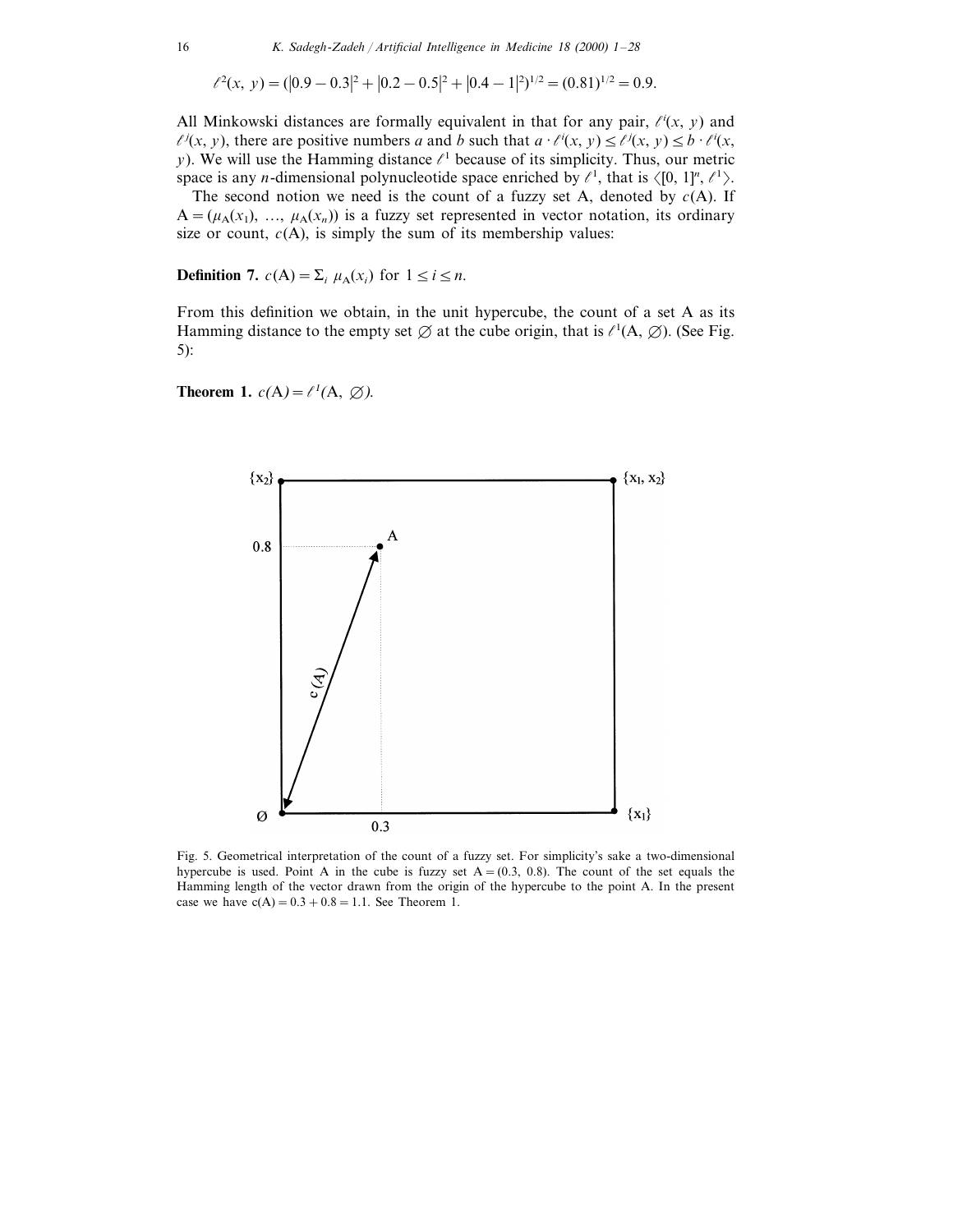**Proof.**

$$
c(A) = \sum_{i} \mu_{A}(x_{i}) \quad \text{for } 1 \leq i \leq n
$$
  
=  $\sum_{i} |\mu_{A}(x_{i}) - 0|$   
=  $\sum_{i} |\mu_{A}(x_{i}) - \mu_{\varnothing}(x_{i})|$   
=  $\ell^{1}(A, \varnothing)$ 

The notion of fuzzy set difference we have arrived at is due to Chin-Teng Lin [10]. We will symbolize it by  $differ(A, B) = r$  and read 'the degree of difference between fuzzy set A and fuzzy set B is *r*'. It is defined as follows:

**Definition 8.** 
$$
differ(A,B) = \frac{\sum_{i} \max(0, \mu_A(x_i) - \mu_B(x_i)) + \sum_{i} \max(0, \mu_B(x_i) - \mu_A(x_i))}{c(A \cup B)}
$$

It denotes the sum of mutual, positive differences between membership degrees:

$$
\max(0, \ \mu_{A}(x_i) - \mu_{B}(x_i)) + \max(0, \ \mu_{B}(x_i) - \mu_{A}(x_i))
$$

of all members:

$$
\Sigma_i
$$
 max(0,  $\mu_A(x_i) - \mu_B(x_i)) + \Sigma_i$  max(0,  $\mu_B(x_i) - \mu_A(x_i))$ 

of both sets A and B normalized by their count  $c(A \cup B)$ :

 $\Sigma_i$  max(0, μ<sub>A</sub>(*x<sub>i</sub>*)−μ<sub>B</sub>(*x<sub>i</sub>*)) +  $\Sigma_i$  max(0, μ<sub>B</sub>(*x<sub>i</sub>*)−μ<sub>A</sub>(*x<sub>i</sub>*))/*c*(A∪B)

to get the scale [0, 1] for the measure  $differ(A, B)$ . Hence, it is a binary set function that maps the Cartesian product  $F(2^{\Omega}) \times F(2^{\Omega})$  of the unit hypercube to [0, 1]:

 $differ: F(2^{\Omega}) \times F(2^{\Omega}) \rightarrow [0, 1].$ 

For instance, our three example sequences above:

$$
s_1 = \text{UACUGU}
$$
  
\n
$$
s_2 = \text{CACUGU}
$$
  
\n
$$
s_3 = \text{CUCUGU}
$$

with their fuzzy codes:

 $s_1=(1, 0, 0, 0, 0, 0, 1, 0, 0, 1, 0, 0, 1, 0, 0, 0, 0, 0, 0, 1, 1, 0, 0, 0)$  $s_2=(0, 1, 0, 0, 0, 0, 1, 0, 0, 1, 0, 0, 1, 0, 0, 0, 0, 0, 0, 1, 1, 0, 0, 0)$  $s_3=(0, 1, 0, 0, 1, 0, 0, 0, 0, 1, 0, 0, 1, 0, 0, 0, 0, 0, 0, 1, 1, 0, 0, 0)$ 

differ from one another to following extents:

 $differ(s_1, s_2)=2/7=0.285$  $differ(\mathfrak{s}_1, \mathfrak{s}_3)=4/8=0.5.$ 

A closer look at the numerator of the ratio in Definition 8 reveals that it reflects the Hamming distance between sets A and B. That yields: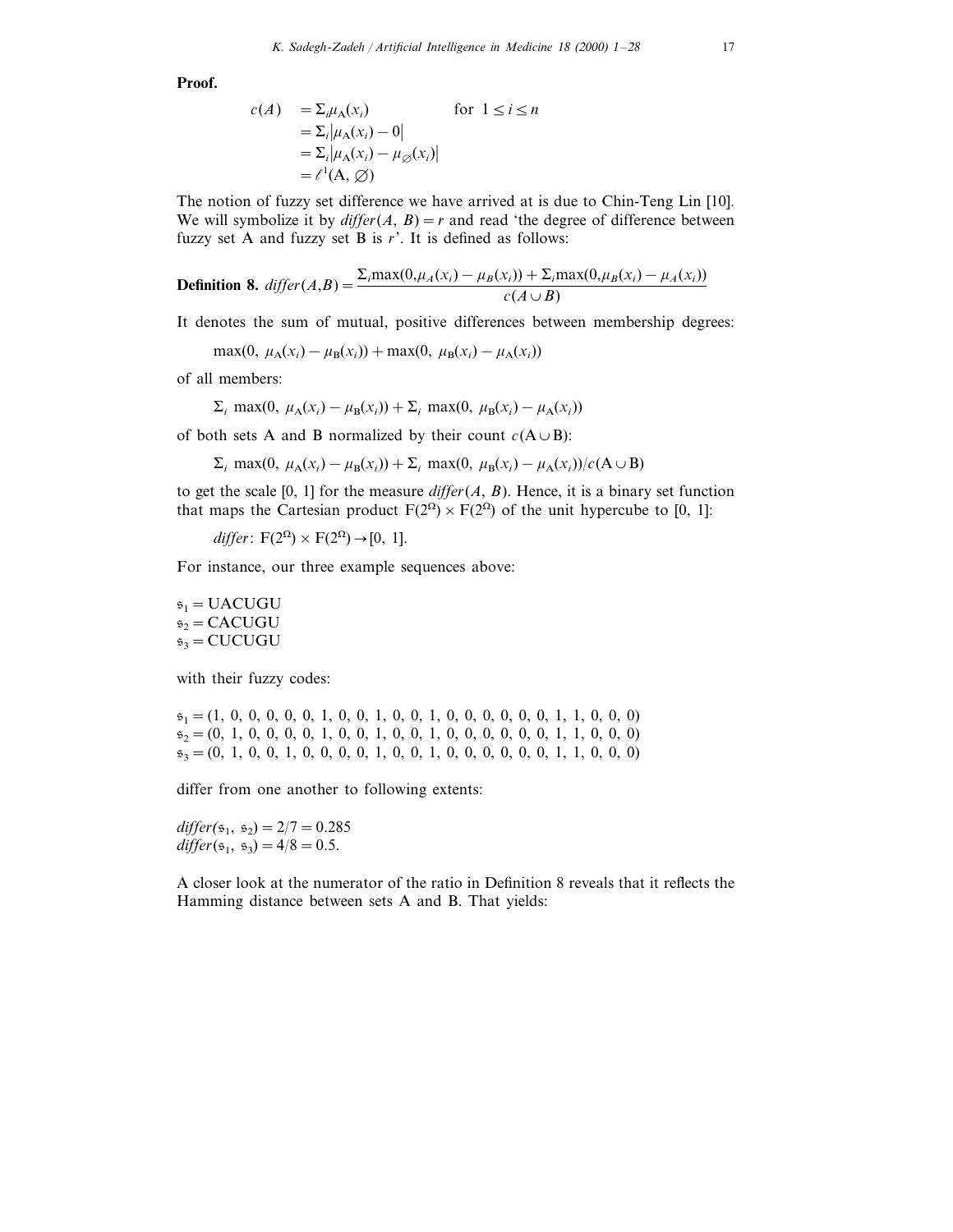

Fig. 6. A simple illustration of the difference relationship in a two-dimensional hypercube. Set  $A=(0.1,$ 0.7), set  $B = (0.9, 0.3)$ . According to Theorem 3, their difference is the Hamming distance *a* divided by the Hamming distance *b*, i.e. differ(A, B) =  $a/b = 0.75$ . The greater the distance *a*, the greater the difference between the two sets, and vice versa.

**Theorem 2.** 
$$
differ(A,B) = \frac{\ell^1(A,B)}{c(A \cup B)}
$$

If, due to Theorem 1, the denominator of this fraction is also replaced by the equivalent Hamming distance, we obtain:

**Theorem 3.** 
$$
differ(A, B) = \frac{\ell^1(A, B)}{\ell^1(A \cup B, \emptyset)}
$$

The latter theorem shows that the difference between two polynucleotides *A* and *B* is proportional to their Hamming distance in the cube (see Fig. 6). Since the Hamming distance is a metric, the difference function *differ* turns out to be a metric too. Thus, a fuzzy polynucleotide space  $[0, 1]^n$  endowed with *differ*, that is  $\langle [0, 1]^n,$  $differ$ , is a metric space.

#### 3.3.2. *The similarity between two polynucleotides*

The less different two entities, the more similar they are. According to this intuitive concept, similarity is the inverse of difference that is reflected by the following definition. The term  $\text{similar}(A, B)$  therein says 'degree of similarity between A and B'.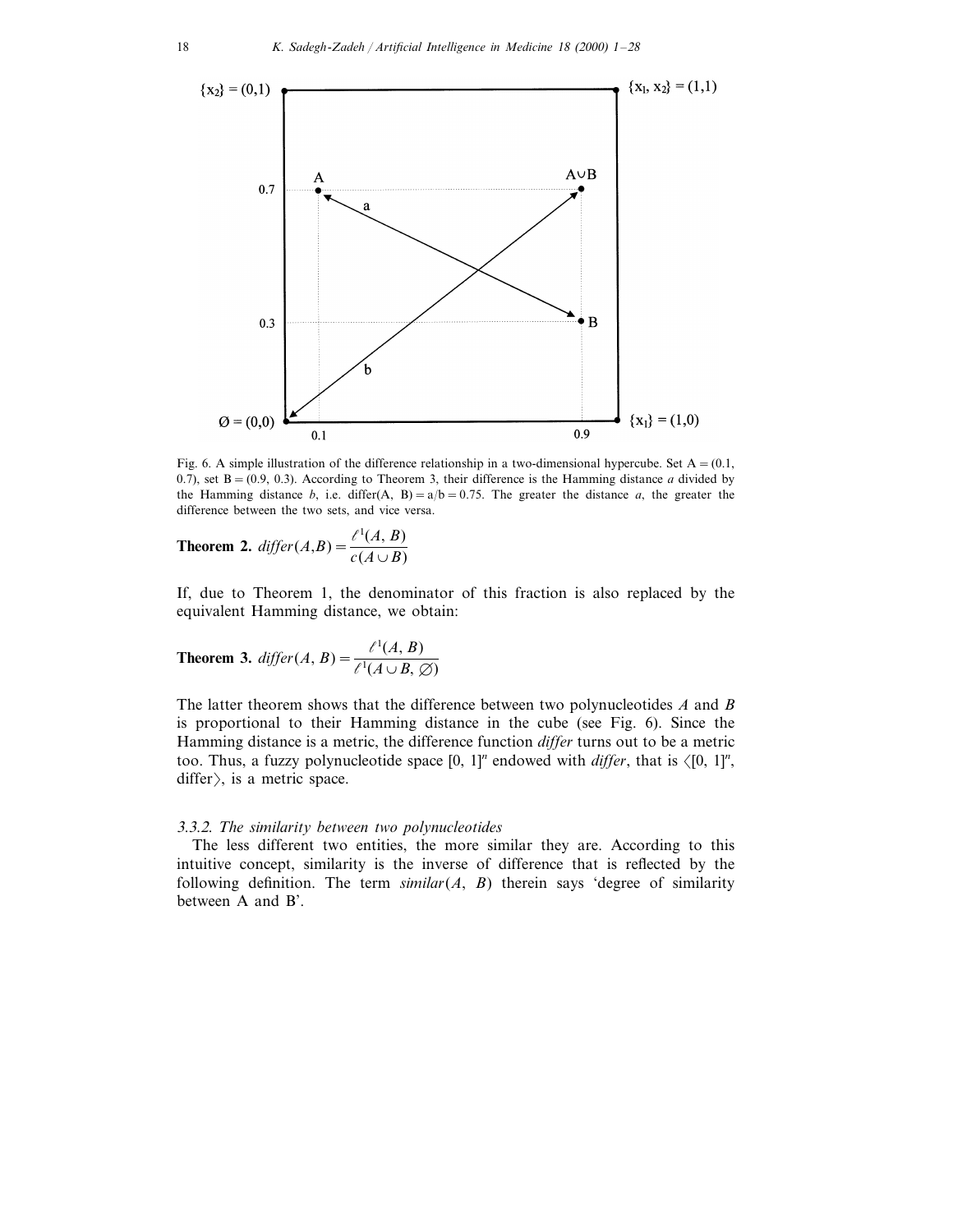**Definition 9.** *similar*(*A*, *B*)=1−*differ*(*A*, *B*).

A theorem that we will not prove here enables convenient computations (see [12]):

## **Theorem 4.**

1. *similar*( $A$ ,  $B$ ) =  $c(A \cap B)/c(A \cup B)$ 2.  $\text{differ}(A, B) = 1 - \text{similar}(A, B).$ 

Some examples may illustrate the difference and similarity relationships between sequences. Also their Hamming distance is listed to show that this relationship is less informative than similarity and difference. Note that phenomenologically there is only one base difference between two neighbouring sequences in the list. So each sequence is a minimum mutant of the neighbouring ones.

| $\mathfrak{s}_1$ : AAAGGG   | codes for | lysine/glycine      |
|-----------------------------|-----------|---------------------|
| $5,$ : $CAGGG$              |           | glutamine/glycine   |
| 53: CGAGGG                  |           | arginine/glycine    |
| $54$ : $CGUGGG$             |           | arginine/glycine    |
| $\mathfrak{s}_5$ : $CGUCGG$ |           | arginine/arginine   |
| $56$ : CGUCAG               |           | arginine/glutamine  |
| $\mathfrak{s}_7$ : CGUCAC   |           | arginine/histidine. |
|                             |           |                     |

According to Theorem 4, we obtain the following values between sequence  $s_1$  and the rest:

| similar( $\mathfrak{s}_1, \mathfrak{s}_2$ ) = 5/7 = 0.71    | $differ(s_1, s_2) = 0.28$  | $\ell^1(\mathfrak{s}_1, \mathfrak{s}_2) = 2$  |
|-------------------------------------------------------------|----------------------------|-----------------------------------------------|
| similar( $\mathfrak{s}_1, \mathfrak{s}_3$ ) = 4/8 = 0.5     | differ $(s_1, s_3) = 0.5$  | $\ell^1(\mathfrak{s}_1,\mathfrak{s}_3)=4$     |
| similar( $\mathfrak{s}_1$ , $\mathfrak{s}_4$ ) = 3/9 = 0.33 | $differ(s_1, s_4) = 0.66$  | $\ell^1(\mathfrak{s}_1, \mathfrak{s}_4) = 6$  |
| similar( $\mathfrak{s}_1, \mathfrak{s}_5$ ) = 2/10 = 0.2    | $differ(s_1, s_5) = 0.8$   | $\ell^1(\mathfrak{s}_1, \mathfrak{s}_5) = 8$  |
| similar( $\mathfrak{s}_1, \mathfrak{s}_6$ ) = 1/11 = 0.09   | differ $(s_1, s_6) = 0.91$ | $\ell^1(\mathfrak{s}_1, \mathfrak{s}_6) = 10$ |
| similar( $\mathfrak{s}_1, \mathfrak{s}_7$ ) = 0/12 = 0      | $differ(s_1, s_7) = 1$     | $\ell^1(\mathfrak{s}_1,\mathfrak{s}_7)=12$    |

This may be exemplified by the first line of computation:

 $\mathfrak{s}_1=(0, \ 0, \ 1, \ 0, \ 0, \ 1, \ 0, \ 0, \ 1, \ 0, \ 0, \ 0, \ 1, \ 0, \ 0, \ 0, \ 0, \ 1, \ 0, \ 0, \ 0, \ 1, \ 0, \ 0, \ 0, \ 1)$  $s_2=(0, 1, 0, 0, 0, 0, 1, 0, 0, 0, 1, 0, 0, 0, 0, 1, 0, 0, 0, 1, 0, 0, 0, 1).$ 

Thus, we have:

 ${\mathfrak s}_1 \cap {\mathfrak s}_2 = (0, \ 0, \ 0, \ 0, \ 0, \ 0, \ 1, \ 0, \ 0, \ 0, \ 1, \ 0, \ 0, \ 0, \ 0, \ 1, \ 0, \ 0, \ 0, \ 1, \ 0, \ 0, \ 0, \ 1)$  $s_1 \cup s_2 = (0, 1, 1, 0, 0, 0, 1, 0, 0, 0, 1, 0, 0, 0, 1, 0, 0, 0, 1, 0, 0, 0, 1).$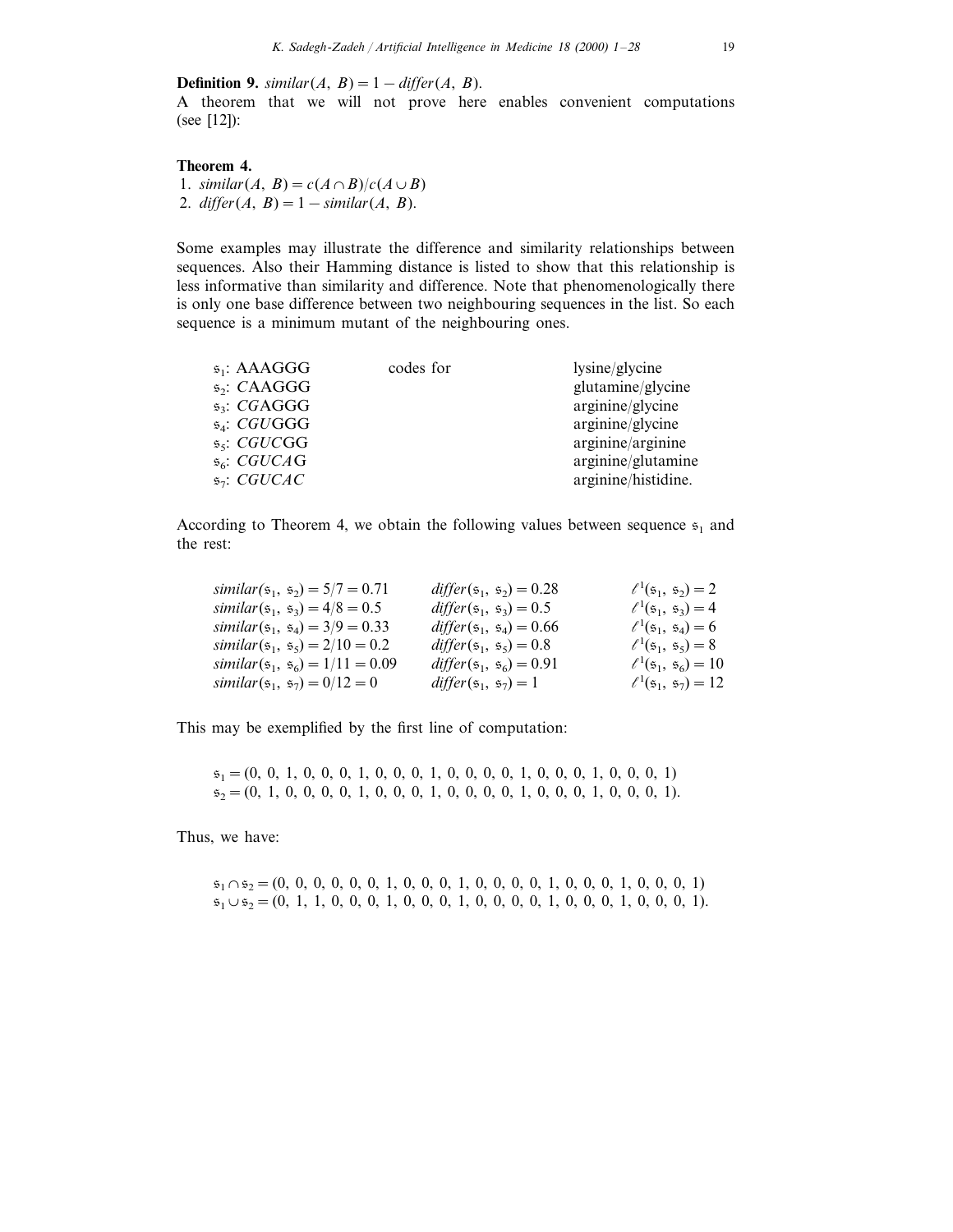similar(s<sub>1</sub>, s<sub>2</sub>) = c(s<sub>1</sub> 
$$
\cap
$$
 s<sub>2</sub>)/c(s<sub>1</sub>  $\cup$  s<sub>2</sub>)  
= 5/7  
= 0.71  
differ(s<sub>1</sub>, s<sub>2</sub>) = 1 - 0.71 = 0.28

A geometric interpretation of similarity is illustrated in Fig. 7. As it was pointed out in the last section, an *n*-dimensional fuzzy polynucleotide space  $[0, 1]^n$ , FPNS, enriched by the difference function *differ* yields a metric space  $\langle FPNS, d \rangle$  where *d* stands for *differ*. We thus have:

d: 
$$
FPNS \times FPNS \rightarrow [0, 1]
$$
, where  $d(\mathfrak{s}_i, \mathfrak{s}_j) = \text{differ}(\mathfrak{s}_i, \mathfrak{s}_j)$ .

The structure  $\langle FPNS, \mathcal{O}_d \rangle$  is a topological space if  $\mathcal O$  is a topology on *FPNS*. Given any sequence  $\mathfrak{s}_i \in FPNS$  and any particular degree  $\delta$  of difference, a ball of radius  $\delta$ , i.e. a  $\delta$ -ball, centered at the point  $\mathfrak{s}_i$  and denoted by  $B_\delta(\mathfrak{s}_i)$ , may be defined in the following way:



Fig. 7. An amendment to Fig. 6 where it was demonstrated that for fuzzy sets  $A = (0.1, 0.7)$  and  $B=(0.9, 0.3)$ , we have differ(A, B) = a/b = 0.75. Since diagonal *c* equals diagonal *a*, we obtain differ(A, B) = *c*/*b*. Due to Definition 9, similar(*A*, *B*) = 1 − differ(*A*, *B*). Hence, similar(*A*, B) = 1 − *c*/*b* = (*b* − *c*)/ *b*. Similarity between nucleic acid sequences is thus a geometric relationship in the fuzzy polynucleotide space.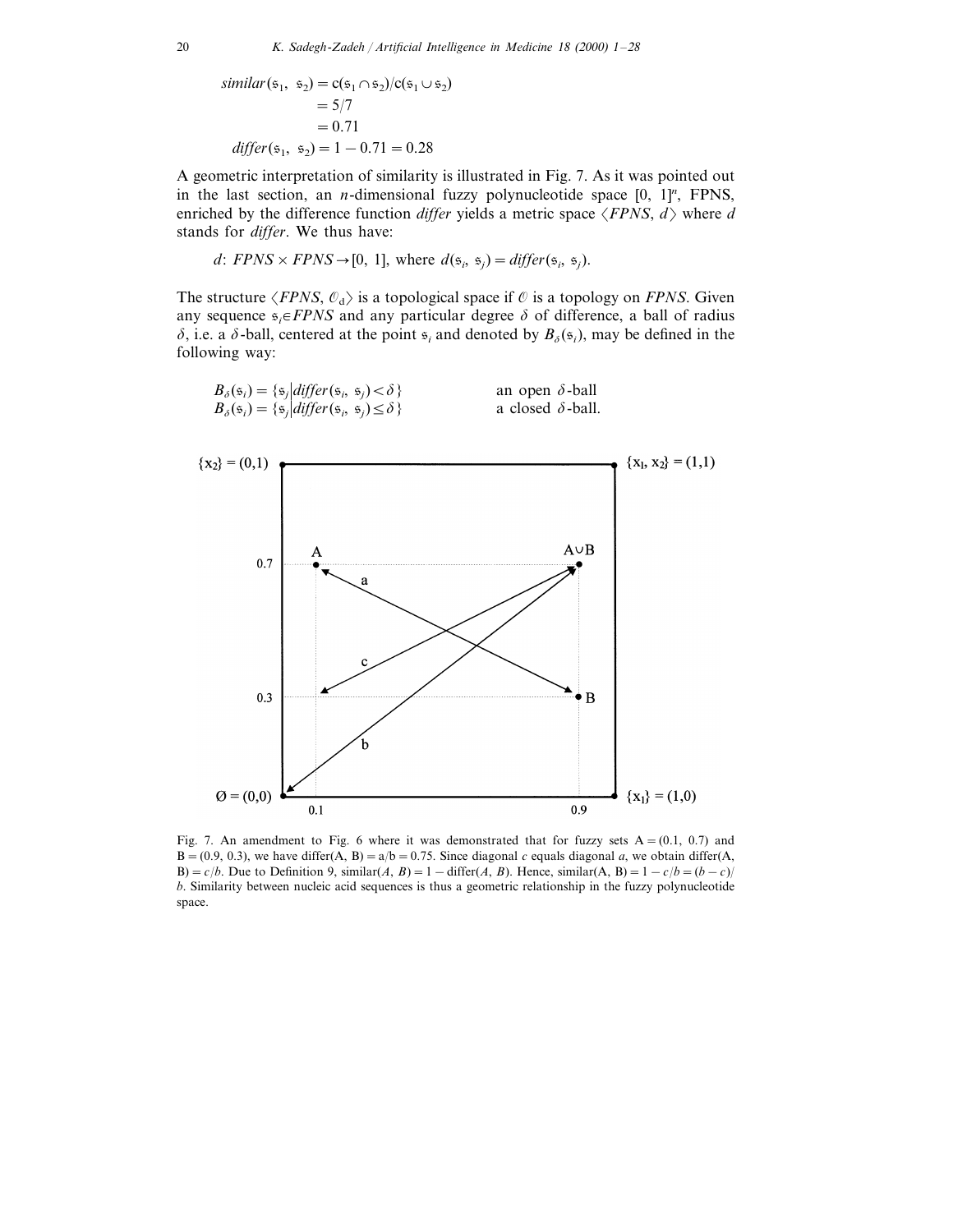For instance, we have seen above that the sequences  $s_1, ..., s_7$  reside in a particular neighbourhood from one another with a distance of 0.28 to 1 between them. A specific distance, e.g.  $\delta = 0.8$  would yield the closed  $\delta$ -ball:

$$
B_{0.8}(\mathfrak{s}_1) = \{\mathfrak{s}_j | \text{differ}(\mathfrak{s}_1, \mathfrak{s}_j) \le 0.8\} = \{\mathfrak{s}_1, \dots, \mathfrak{s}_5\}
$$

In this way, relatives and 'gene families' may be defined and identified as  $\delta$ -balls centered around a particular source gene or genome. This expressive power of our framework also sheds some light on the notion of *species*. 'Species' has traditionally been defined phenotypically as a particular kind of organism whose members share similar anatomical characteristics. We have learned in the meantime, however, that behind the phenotype of an organism is the genotype as its cause, i.e. the genetic makeup of the organism. But different individuals have distinct genomes residing at distinct points of the fuzzy polynucleotide space. So, the genetic material of the species does not merely occupy a single point of this space. It is distributed over a wide region of the hypercube and looks like the burning lights of a big city viewed from a plane in the night. Each point of the region is a mutant of its generator sequence, and through the arrival of such mutants the whole region moves over the cube like a cloud drifts in the sky. A molecular theory of evolution based on the thermodynamic treatment of this 'molecular cloud' may be found in  $[1-5]$ . See also [11].

In closing, we may also define the *identity* between polynucleotides in the following way. The term  $equal(A, B)$  in the definition says 'degree of equality between A and B'.

#### **Definition 10.**

1. *equal* $(A, B) =$ *similar* $(A, B)$ 2. *A* and *B* are *identical* iff *equal* $(A, B) = 1$ .

Thus, identity is the maximum degree of equality between two fuzzy sets. Two polynucleotide sequences  $s_1$  and  $s_2$  as fuzzy sets are identical if  $s_1$  equals  $s_2$  to the extent 1.

#### 3.3.3. *The entropy of a polynucleotide*

The amount of vagueness and indeterminacy a set carries within itself is referred to as its fuzziness or *fuzzy entropy*. It is measured with a fuzzy entropy measure, denoted by *ent*, that maps the hypercube to [0, 1]:

*ent*:  $F(2^{\Omega}) \rightarrow [0, 1]$ .

The definition of this function *ent* is based upon the notions of *nearest* and *farthest* ordinary set to be understood in the following way [6,7,13]:

In a unit hypercube comprising the fuzzy powerset  $F(2^{\Omega})$  of a ground set  $\Omega$ , there is always an ordinary set among  $2^{\Omega} \subseteq F(2^{\Omega})$  which is the nearest one to a fuzzy set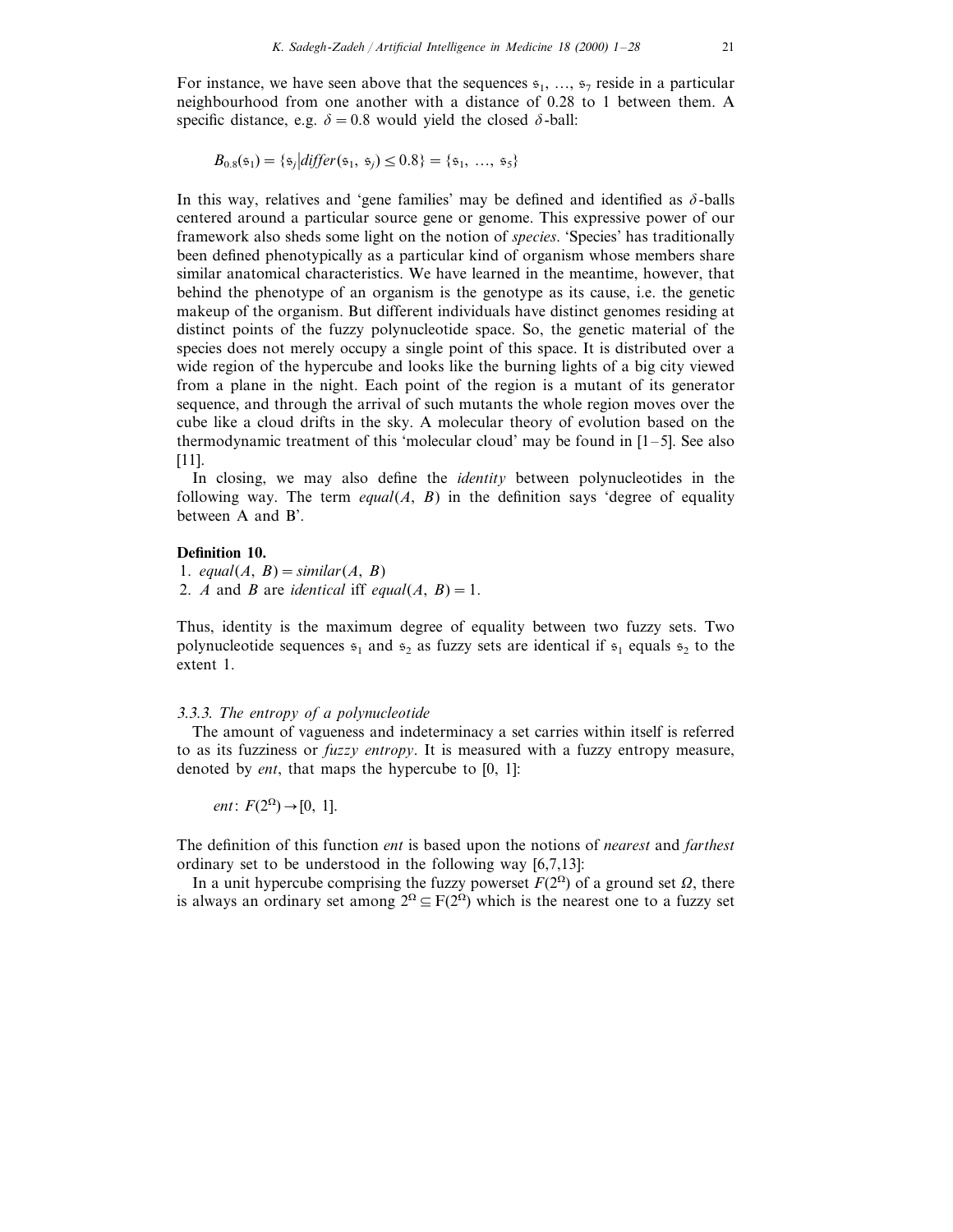$A \in F(2^{\Omega})$ , denoted by  $A_{near}$ , and another one that is the farthest one to A, denoted by  $A_{\text{far}}$ . We will define them informally.  $A_{\text{near}}$  is a vector  $(b_1, ..., b_n)$  such that when  $A=(a_1, ..., a_n),$ 

$$
b_i = 1
$$
 if  $a_i > 0.5$   
= 0 if  $a_i < 0.5$   
= 0 or 1 if  $a_i = 0.5$ .

And  $A_{far}$  is a vector  $(b_1, ..., b_n)$  such that when  $A = (a_1, ..., a_n)$ ,

 $b_i = 0$  $=1$  $= 1$  or 0 if  $a_i = 0.5$ . if  $a_1 > 0.5$ if  $a_i < 0.5$ 

For example, if A = (0.2, 0.8, 0.6), we have  $A_{near}$  = (0, 1, 1) and  $A_{far}$  = (1, 0, 0). Let  $A=(a_1, \ldots, a_n)$  be any fuzzy set in a unit hypercube. We may recall that ordinary sets reside at the cube's 2*<sup>n</sup>* vertices (see Fig. 2 above). Thus, there is among them a *vertex* nearest to A in the cube called  $A_{near}$ , and another one farthest to A referred to as  $A_{far}$ . The fuzzy entropy of A is defined as the ratio of the Hamming distance from vertex  $A_{near}$  to vertex  $A_{far}$ :

**Definition 11.**  $ent(A) = \frac{\ell^1(A, A_{\text{near}})}{\ell^1(A, A_{\text{near}})}$  $\ell^1(A,A_{\text{far}})$ 

Fig. 8 provides a geometrical illustration. It shows that at the vertices of the hypercube,  $ent(A) = 0$  because at a vertex the numerator of the ratio at the right-hand side of the equation in Definition 11 is 0. Hence, there is no fuzzy entropy at a vertex. This reflects the fact that the inhabitants of the cube vertices are members of the classical set  $2^{\Omega}$ . Any component of a set membership vector  $(a_1, a_2)$  $..., a_n$ ) $\in 2^{\Omega}$  at a vertex is either 1 or 0 that amounts to the nonfuzzy information that an object  $x_i$ , definitely is, or is not, a member of the set. By contrast, if the fuzzy set  $A=(a_1, ..., a_n)$  is the hypercube midpoint, we get according to Definition 11  $ent(A) = 1$  because A at the midpoint is equidistant from all  $2^n$  vertices. For details, see [13].

The opposite of fuzzy entropy is the *clarity* of a set. The clarity of a set A, denoted by  $clar(A)$ , is the additive inverse of its entropy:

**Definition 12.**  $clar(A) = 1 - ent(A)$ .

We have therefore  $char(A) = 1$  at all vertices, whereas  $char(A) = 0$  at the center of the hypercube.

From these conceptual preliminaries, it follows that a real polynucleotide such as UACUGU has an entropy of 0 and hence, a clarity of 1. For the fuzzy code of such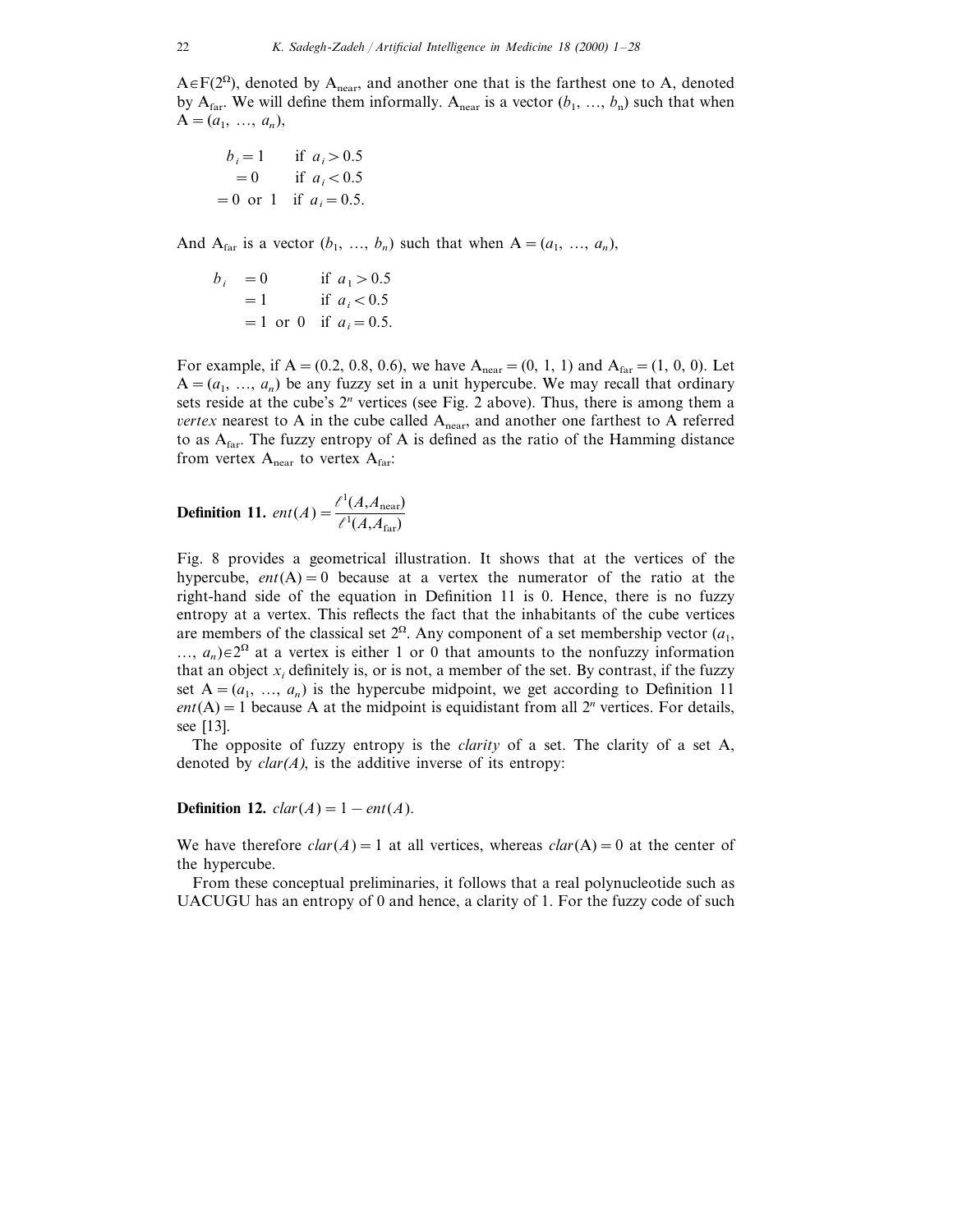

Fig. 8. Illustration of fuzzy entropy in a two-dimensional hypercube. The farthest vertex  $A<sub>far</sub>$  resides opposite the long diagonal from the nearest vertex  $A_{near}$ . We have  $ent(A) = a/b$  where  $a = l<sup>1</sup>(A, A_{near})$ and  $b = \ell^1(A, A_{far})$ . Hence,  $ent(A) = 0$  at a vertex and ent $(A) = 1$  at the center of the hypercube. Fuzzy entropy smoothly increases as a set point moves from any vertex to the midpoint of the hypercube and thus its distance to its complement decreases. In the present example where set  $A=(0.4, 0.8)$ , we have  $ent(A) = (0.4 - 0 + (0.8 - 1) / ((0.4 - 1) + (0.8 - 0)) = 0.6/1.4 = 0.428.$ 

a polynucleotide is a bit sequence with components from the bivalent set  $\{0, 1\}$ . The base sequence UACUGU is thus an element of the ordinary powerset  $2^{\Omega}$  and resides at a vertex of the cube.

#### **4. Conclusion**

We have transformed polynucleotide chains to ordered fuzzy sets. The ordered membership vector of such a fuzzy set, termed its fuzzy code, represents a point in an *n*-dimensional unit hypercube. A polynucleotide thus becomes a unique point in the hypercube. We have therefore dubbed this cube a *fuzzy polynucleotide space*. The geometry, topology and logic that can be done in this space render polynucleotides directly amenable to fuzzy theory. We have demonstrated this approach by difference, similarity and entropy analyses that may be useful in polynucleotide sequence comparison, and thus in genetic taxonomy and diagnosis in the widest sense. Our approach is not confined to nucleic acids, however. It is a general framework for all polymers  $[15]$ <sup>2</sup>

#### **Acknowledgements**

I thank my son Manuel for drawing the figures for this paper.

<sup>2</sup> The method of fuzzy decoding described in this paper is part of a patent held by the author at the German Patent Office.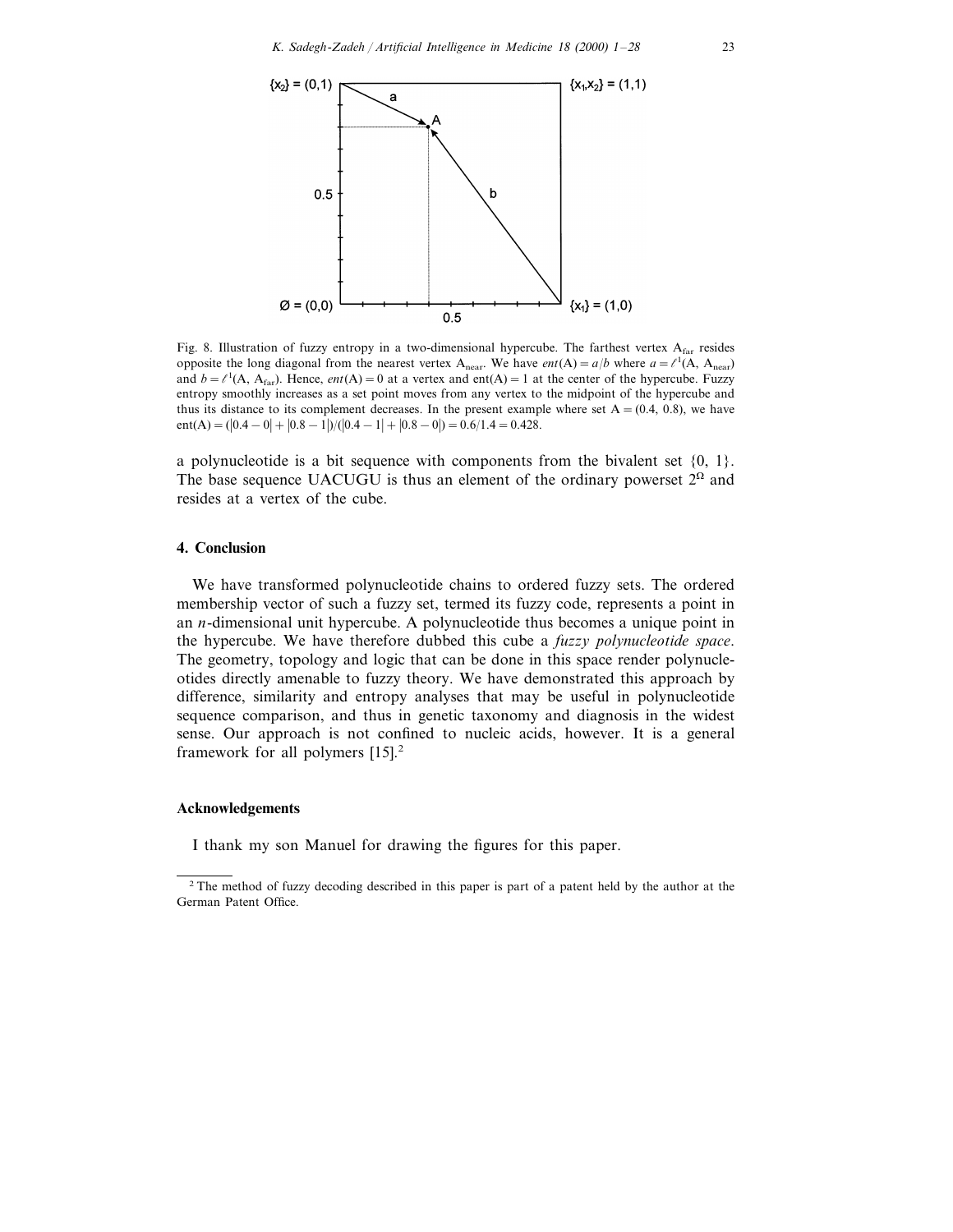#### **Appendix A**

There are two types of nucleic acids, *d*eoxyribo*n*ucleic *a*cid (DNA) and *r*ibo*n*ucleic *a*cid (RNA). DNA is the genetic material that all single-cell and multiple-cell organisms and some types of viruses inherit from their parents. Some other viruses bear RNA as their genetic material.

DNA is present in every cell of an organism. Encoded in its chemical structure is the information that programs all the cell's, and thus all the organism's, activities. However, it is not directly involved in running the operations of the cell and of the organism. DNA is responsible for the structure of the proteins, including enzymes, made by the cell. It directs the synthesis of a type of RNA, called messenger RNA  $(=mRNA)$ . The mRNA then interacts with the protein-synthesizing machinery of the cell to direct the production of a protein. This production process governs the life and death affairs of cells and organisms because intracellular enzymes — as specific proteins — are responsible for the synthesis and breakdown of practically all the chemicals in a cell.

Proteins are polymers. A polymer is a large macromolecule consisting of many identical or similar building blocks, called its monomers, that are linked by bonds to form a chain. The monomers of a protein are amino acids such as alanine, glycine, serine, etc. Diverse though proteins may be, they are all polymers of the same set of 20 amino acids. The sequence of the amino acids in a protein chain determines the role the protein plays in metabolism. For two protein chains such as serine–alanine–glycine- and serine–glycine–alanine- are distinct. The chemical structure of the mRNA that produces a protein is responsible for its specific amino acid sequence, and thus the responsibility is due ultimately to the chemical structure of the DNA in the well-known double helix of a cell which produces that particular mRNA.

This latter, inner structure of DNA and RNA itself reflects the sequence of their building blocks in their molecular chain. For DNA and RNA are also linear polymers. Their monomeric units are called nucleotides. A large number of nucleotides are linearly linked by bonds to form a *polynucleotide*, a chain of DNA or RNA. For example, the tiny RNA virus HIV consists of  $\sim 10000$  nucleotide monomers. Any of the 46 human chromosomes in a human cell nucleus is composed of  $\sim 65$  million of them.

A nucleotide is itself composed of three smaller molecular building blocks: a five-carbon sugar, a phosphate group, and a nitrogenous base (see Fig. 9 (a)). In a DNA and RNA polynucleotide chain, a nucleotide monomer has its phosphate group bonded to the sugar of the next nucleotide link. So the chain has a regular sugar–phosphate backbone with variable appendages. These appendages are *four* possible nitrogenous bases called:

 $Adenine=A$  $Cvtosine = C$  $Guanine = G$ Thymine  $=T$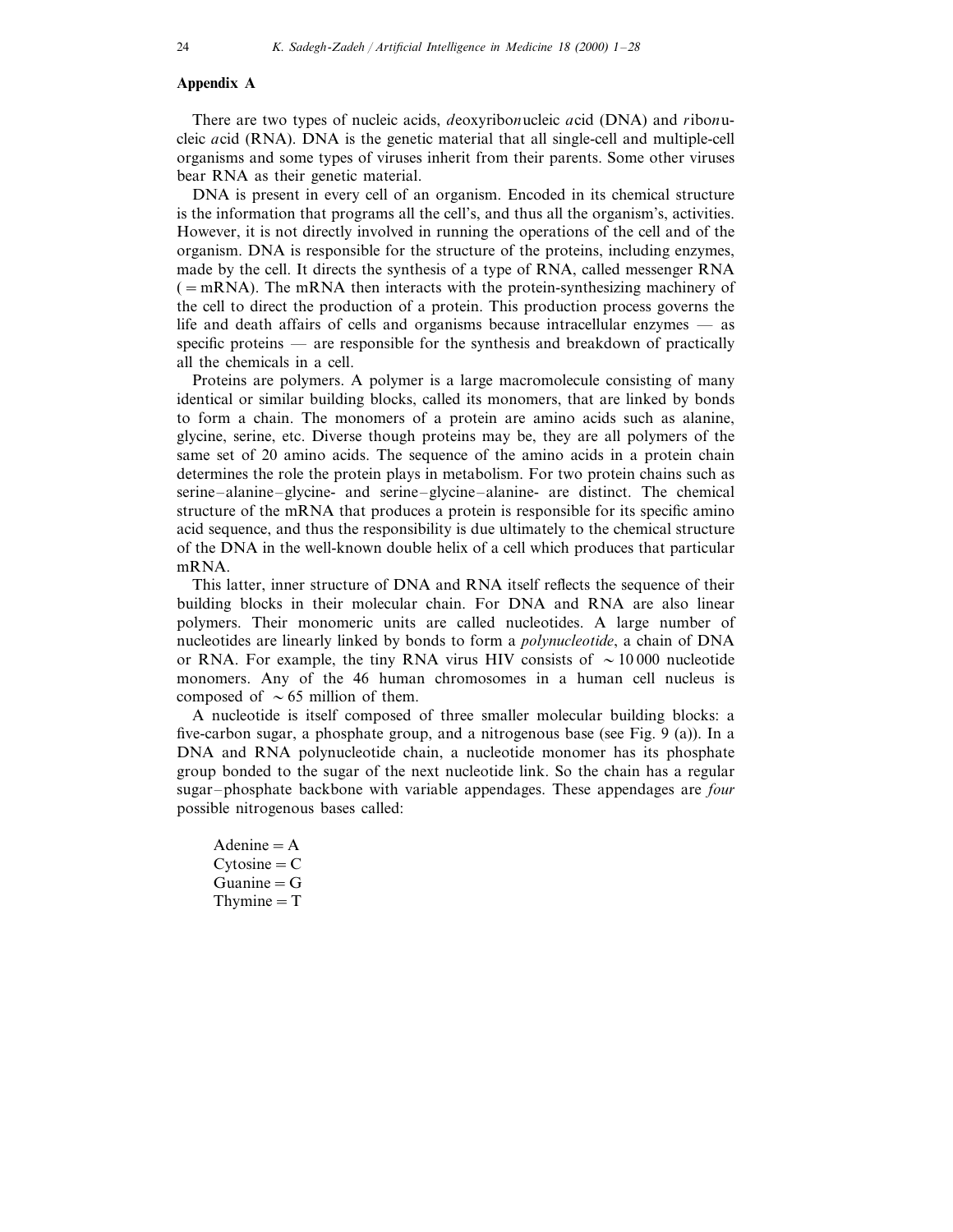in DNA, but in place of the latter,

 $U$ racil =  $U$ 

in RNA. The specific sequence of these base appendages in a polynucleotide is characteristic of it and is referred to as its *base sequence* (see Fig. 9(b)). Whereas a particular polynucleotide may have the base sequence GUAUACUGU…, another one may have the base sequence GTTTACACT…

In a cell's chain of command, instructions for protein synthesis flow from DNA to mRNA to protein. In the latter step, the genetic message encoded in an mRNA base sequence such as GUAUACUGU… orders amino acids into a protein of specific amino acid sequence. The mRNA message is read as a sequence of base triplets XYZ, analogous to three-letter code words. An mRNA base triplet XYZ is therefore called a *codon*. A codon XYZ along an mRNA sequence specifies which one of the 20 amino acids will be incorporated at the corresponding position of a protein chain. For example, the codon GUA is responsible for the amino acid valine. Since there are four bases for mRNA, there are  $4 \times 4 \times 4 = 64$  such codons making up the dictionary of the *genetic code*. The dictionary is redundant because  $64 > 20$ . It is not one to one, but many to one. For instance, four codons GUA, GUC, GUG, and GUU stand for the amino acid valine. And thus, you get from the above mRNA segment GUAUACUGU… the protein chain valine–tyrosine– cysteine-…



Fig. 9. A nucleotide monomer (a) and a single-strand polynucleotide (b). P, phosphate group; S, sugar; B, nitrogenous base. In DNA, the sugar is deoxyribose, whereas the sugar of RNA is ribose. A DNA chain is usually double-stranded. When synthesizing mRNA and as a cell prepares to divide, the two strands are separated. However, we are not concerned with these details here.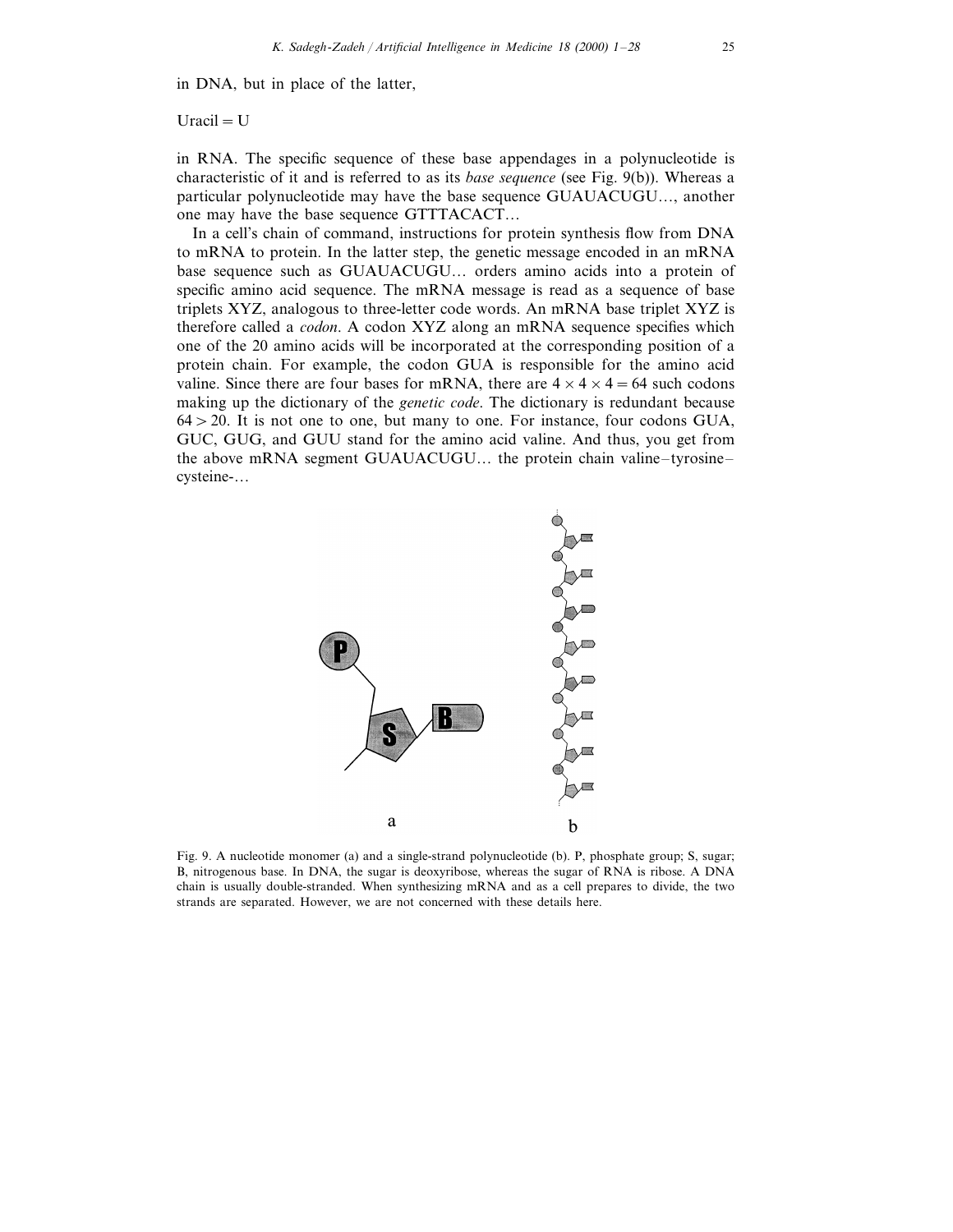Due to these bio-informational facts, the focus of our concern will be the *base sequence* of polynucleotides in that we will translate it into an ordered fuzzy set. The idea behind this plan is the recognition that by translating a subject into a fuzzy set the constructs of fuzzy theory become accessible to that subject domain.

The second term we need in this paper is the notion of an 'ordered fuzzy set'. We distinguish between ordinary sets such as  $\{x_1, x_2, x_3, \ldots\}$  and fuzzy sets. In an ordinary set an object either is definitely a member of the set or it is definitely not a member of that set. By contrast, a *fuzzy* set is a collection of objects with grades of membership in that collection [16,17]. Thus, a fuzzy set does not have clear-cut boundaries between members and non-members as an ordinary set does. For example, the set of young people is such a fuzzy set. A person *x* may be young to a particular extent, whereas another person  $\gamma$  may be young to a lesser degree than *x* is. Thus, both persons are to different degrees members of the same set of young people. The membership degrees of the set smoothly decrease in the direction of zero membership, i.e. non-membership. There is no dividing line between this set and the set of non-young people. Each of the following terms also denotes a fuzzy set: tree, bush, big orange, much larger than 5, healthy, ill, diseased.

Considering a set A as a fuzzy set means that an object *x* is to some degree a member of that set. Let us express this membership degree by  $\mu(x, A)$ , to be read as 'the degree of membership of *x* in set A', conveniently abbreviated to  $\mu_{\alpha}(x)$ . The symbol  $\mu_A$  is referred to as the membership function of set *A* which assigns to an object *x* its membership degree  $\mu_A(x)$ .

The membership degree  $\mu_A(x)$  of object x in set A is supposed to be a real number in the unit interval [0, 1]. Thus, the expression ' $\mu_{\text{vouno}}(David) = 0.6'$  says that David is to the extent 0.6 a member of the set of young people, or equivalently, that he is young to the extent 0.6. Let the expression  $f: X \to Y'$  indicate that *f* is a function from set *X* to set *Y*. A fuzzy set may be defined in the following way. 'Iff' stands for 'if and only if'.

**Definition 13.** Given any set  $\Omega$ , A is a *fuzzy subset* of  $\Omega$  if there is a function  $\mu_A$  such that

- 1.  $\mu_A$ :  $\Omega \rightarrow [0,1]$
- 2.  $A = \{(x, \mu_A(x)) | x \in \Omega \}$ , i.e. A is the set of all pairs  $(x, \mu_A(x))$  such that *x* is a member of  $\Omega$  and  $\mu_A(x)$  is the degree of its membership in A.

**Definition 14.** *A* is a *fuzzy set*, also called a fuzzy set *in* or *over*  $\Omega$ , if A is a fuzzy subset of  $\Omega$ .

In the present context, set  $\Omega$  is referred to as the *ground set* (instead of 'base set' to prevent equivocation). For example, given the ground set {*a*, *b*, *c*, *d*} of four doctors and a function  $\mu_{\text{proficient-dotor}}$  that assigns to any  $x \in \{a, b, c, d\}$  the degree of her proficiency, then the following set is a fuzzy subset of our ground set, and thus a fuzzy set: Proficient doctor =  $\{(a, 0), (b, 0.4), (c, 0.8), (d, 1)\}.$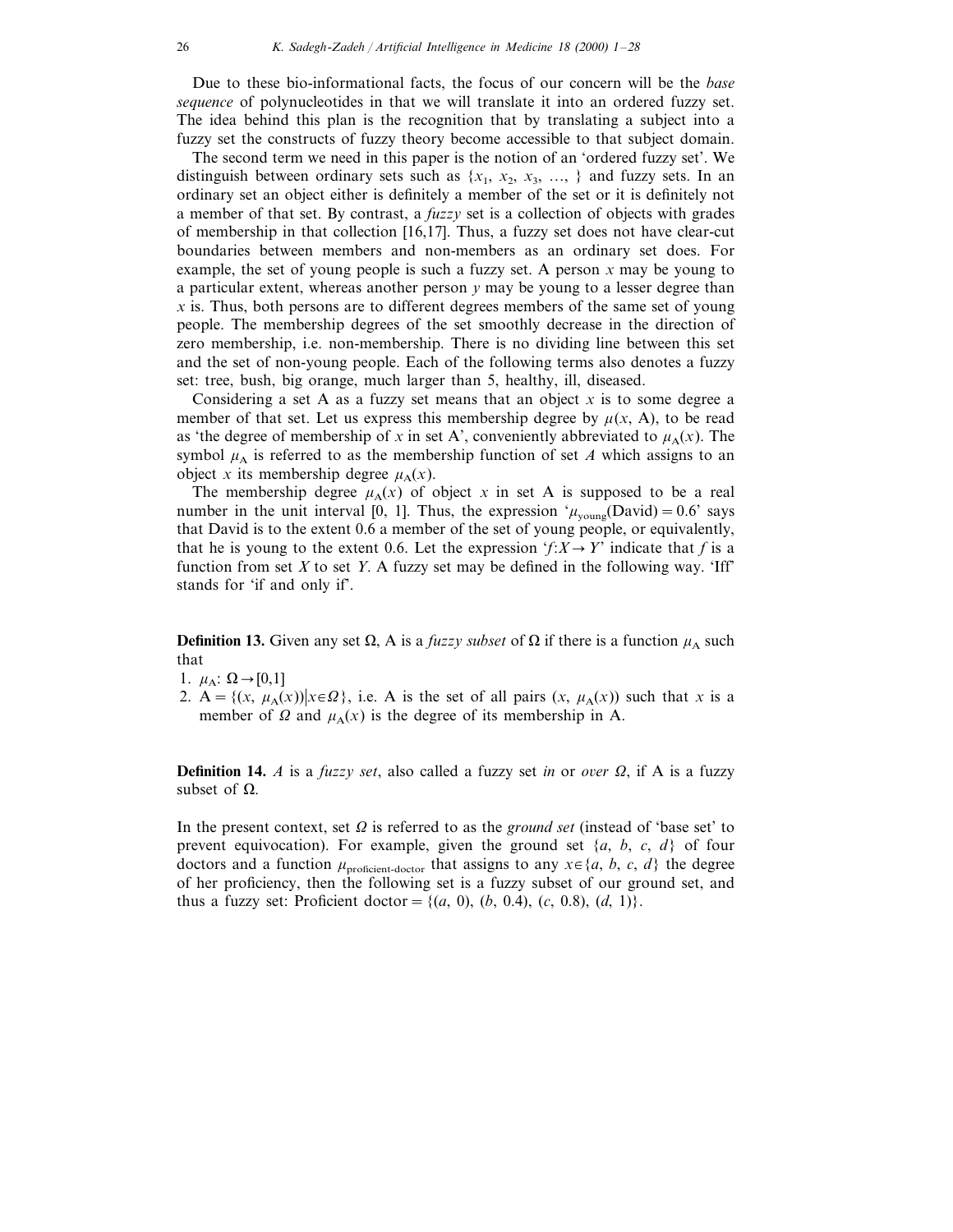Given any ground set  $\Omega = \{x_1, x_2, x_3, \ldots\}$ , the set of all of its *ordinary* subsets is known as its powerset. It is conveniently denoted by  $2^{\Omega}$  because every *n*-element set has a powerset of 2*<sup>n</sup>* elements.

On the other side, the set of all *fuzzy* subsets of a ground set  $\Omega$  is referred to as its *fuzzy powerset* and is denoted by  $F(2^{\Omega})$ . This powerset is uncountably infinite because every ground set may be mapped to [0, 1] in infinitely different ways to generate infinitely many fuzzy sets. Amongst the elements of the fuzzy powerset  $F(2^{\Omega})$  we distinguish five particular ones that will be of special interest below:

The ground set  $\Omega = \{x_1, x_2, x_3, ..., \}$  is itself the fuzzy set  $\{(x_1, 1), (x_2, 1), (x_3, 1),$ ...}. The empty fuzzy set is  $\{(x_1, 0), (x_2, 0), (x_3, 0), ...\}$ , denoted by  $\emptyset$ . The negation of any fuzzy set A, called its *complement* and denoted by A<sup>c</sup> or *Not* A, is a fuzzy set that is defined by the following membership function  $\mu_{\text{AC}}$ :

$$
\mu_{\rm Ac}(x) = 1 - \mu_{\rm A}(x),
$$

i.e.  $A<sup>c</sup> = \{(x, \mu_{Ac}(x)) | x \in \Omega \text{ and } \mu_{Ac}(x) = 1 - \mu_A(x) \}.$  For instance, the complement of fuzzy set  $A = \{(a, 0), (b, 0.4), (c, 0.8), (d, 1)\}\$ is  $A<sup>c</sup> = \{(a, 1), (b, 0.6), (c, 0.2), (d, 1)\}$  $(0)$ } $3$ 

The *intersection* of two fuzzy sets A and B, denoted by  $A \cap B$ , is a fuzzy set defined by the following membership function  $\mu_{A\cap B}$ :

 $\mu_{A \cap B}(x) = \min(\mu_A(x), \mu_B(x)).$ 

That is:  $A \cap B = \{(x, \mu_{A \cap B}(x)) | x \in \Omega \text{ and } \mu_{A \cap B}(x) = \min(\mu_A(x), \mu_B(x))\}.$  Their *union*, denoted by  $A \cup B$ , is a fuzzy set defined by the following membership function  $\mu_{A\cup B}$ :

 $\mu_{A\cup B}(x) = \max(\mu_A(x), \mu_B(x)),$ 

i.e.  $A \cup B = \{(x, \mu_{A \cup B}(x)) | x \in \Omega \text{ and } \mu_{A \cup B}(x) = \max(\mu_A(x), \mu_B(x))\}.$  For instance, given two fuzzy sets  $A = \{(a, 0), (b, 0.4), (c, 0.8), (d, 1)\}\$  and  $B = \{(a, 0.9), (b, 0.5),$  $(c, 0.3), (d, 0.7)$ , we have  $A \cap B = \{(a, 0), (b, 0.4), (c, 0.3), (d, 0.7)\}$  and  $A \cup B =$ {(*a*, 0.9), (*b*, 0.5), (*c*, 0.8), (*d*, 1)}.

#### **References**

- [1] Eigen M. Virus-Quasispezies oder die Büchse der Pandora. Spektrum der Wissenschaft, Dezember 1992, pp. 42–55.
- [2] Eigen M, Biebricher CK. Sequence space and quasispecies distribution. In: Domingo E, Holland JJ, Ahlquist P, editors. RNA Genetics, vol. III. Variability of RNA Genomes. Boca Raton, FL: CRC Press, 1988, pp. 211–245.
- [3] Eigen M, McCaskill J, Schuster P. The molecular quasi-species. J Phys Chem 1988;92:6881–91.
- [4] Eigen M, McCaskill J, Schuster P. The molecular quasi-species. Adv Chem Phys 1989;75:149–263.
- [5] Eigen M, Winkler-Oswatitsch R. Steps towards Life. A Perspective on Evolution. Oxford: Oxford University Press, 1996.

<sup>3</sup> The two functions *min* and *max* used below are the usual minimum and maximum operators. Of two numbers *m* and *n*, the smaller one is called *min*(*m*, *n*) and the larger one is called *max*(*m*, *n*). For example,  $min(5,3) = 3$  and  $max(5,3) = 5$ .